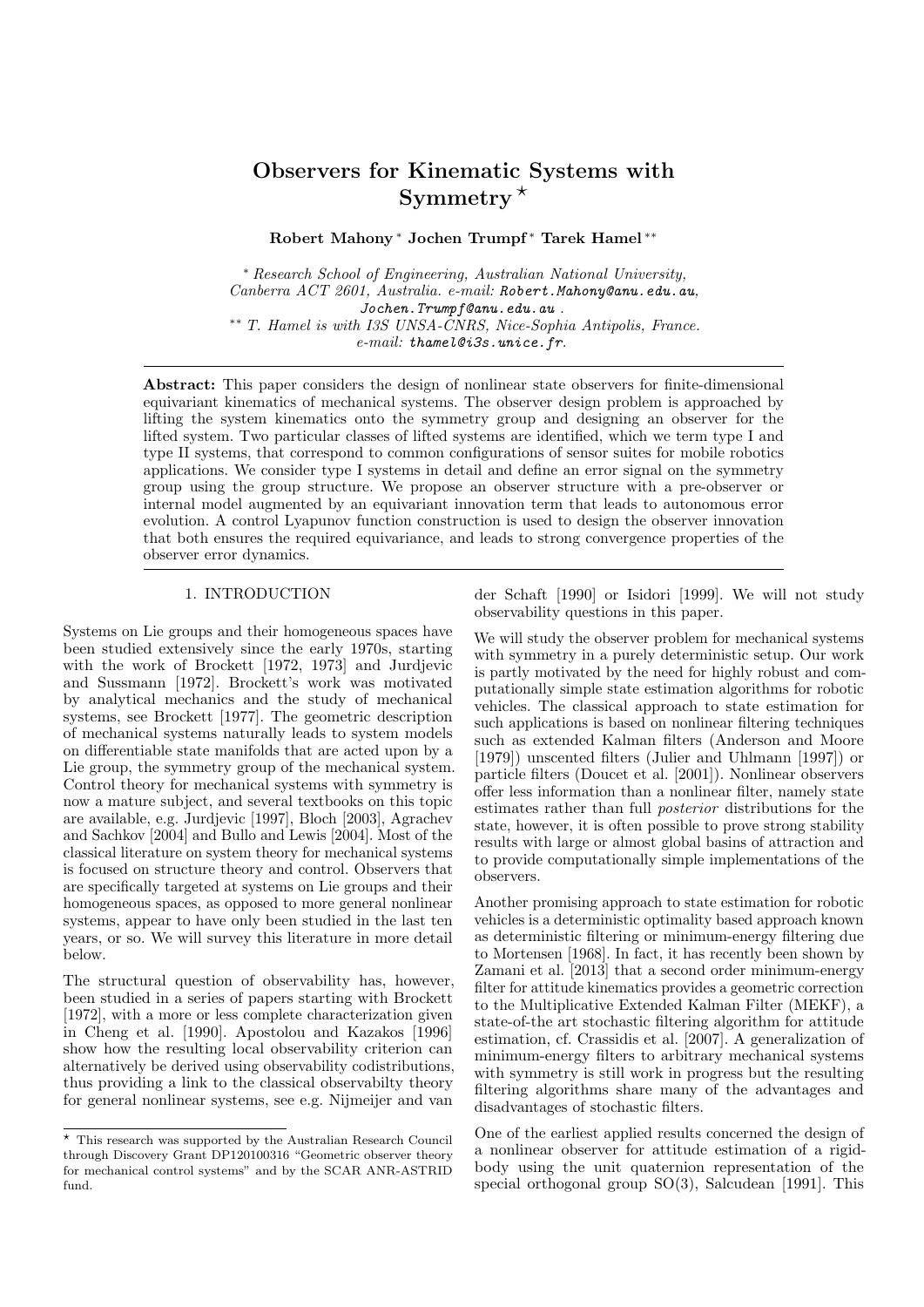work is seminal to a series of papers undertaken over the last fifteen years that develop nonlinear attitude observers for rigid-body dynamics; Nijmeijer and Fossen [1999], Thienel and Sanner [2003], Mahony et al. [2005], Bonnabel et al. [2006], Campolo et al. [2006], Maithripala et al. [2006], Metni et al. [2006], Kinsey and Whitcomb [2007], Martin and Salaün [2007], Tayebi et al. [2007], Mahony et al. [2008], Vasconcelos et al. [2008], Brás et al. [2011], Grip et al. [2012], Sanyal and Nordkvist [2012], exploiting either the unit quaternion or the matrix Lie group representation of SO(3). Recent observer designs have comparable performance to state-of-the-art nonlinear filtering techniques, Crassidis et al. [2007], generally have much stronger global stability and robustness properties, Mahony et al. [2008], and are simple to implement. The full pose estimation problem has also attracted recent attention, Vik and Fossen [2001], Rehbinder and Ghosh [2003], Baldwin et al. [2009], Vasconcelos et al. [2010], in which case the underlying state space is the Special Euclidean group SE(3) comprising both attitude and translation of a rigid-body. Another promising body of applied work involves development of heading reference systems for UAV systems, Salaün and Martin [2010].

Aghannan and Rouchon [2003] first recognized the importance of invariance properties of observers for mechanical systems with symmetry. More recent work on understanding the generic structure of observers for left invariant systems on Lie groups and their homogeneous spaces, Bonnabel et al. [2008], Mahony et al. [2008], Lageman et al. [2009], has lead to an understanding of the role of invariance properties of observer designs in relation to the resulting observer error dynamics, see Bonnabel et al. [2009], Lageman et al. [2010], Trumpf et al. [2012]. The present paper contains further results in this direction.

In this paper we propose a general full state observer design methodology for a class of kinematic systems with complete symmetry. The focus on kinematic systems is natural for a range of applied problems in mobile robotics that have motivated the authors' interest in this subject. Most mobile robotic vehicles carry an inertial measurement unit (IMU), global positioning system (GPS), tachometers, and other velocity measurement systems as a matter of course. Such systems provide reliable, low noise measurements of the (inertial) velocity of the vehicle. In contrast, measurement of the exogenous force and torque input to a robotic vehicle is generally impossible. Even if force or torque signals are available they are mostly of poor quality and would degrade, rather than improve, estimates of the vehicle's state. In many real world applications, and certainly most applications in mobile robotics, it is best to rely on velocity measurements directly and use these, along with (partial) state measurements to build an observer for the vehicle state. It follows that kinematic models of the physical system are the natural structure on which to base the design of the observer.

Many physical systems, and most mobile robotic vehicles, have physical models with symmetries that encode the invariance of the laws of motion. That is, the behaviour of the system at one point in space is no different from its behaviour at another point in space, at least when viewed through a symmetric transformation of space. Such structure is of particular importance in the design of an

observer: if the behaviour of a system with symmetry can be modeled and understood at one point in space, and this model can be transported via the symmetry to all points in space, then an observer design made at the reference point can also be transported to all points in space to obtain a global observer design. Observers designed using this principle are known as equivariant observers and the approach offers considerable benefits in design methodology and error stability analysis.

The technical material in the paper begins (§2) by developing a modeling framework for the kinematics of systems with complete symmetry. Much of this material is standard in the literature, however, the focus on kinematic system models changes the perspective and it is well worth covering the material again. The modeling process leads us to identify two special classes of kinematic mechanical systems, type I and type II systems, that we consider in more detail. Type I systems model the physical situation where both the velocity sensors and the state sensors are mounted on the body-fixed frame (or possibly both mounted in the inertial frame) of a mobile vehicle. Type II systems are those where the sensors are mounted in mutually opposite frames of reference; for example, velocity sensors are mounted on-board but the state measurement is provided by an external sensor system mounted in the inertial frame of reference. These two classes of systems comprise the majority of mobile robotics applications that the authors have encountered. In this paper we focus on type I systems, the situation of most interest to the authors. Although we make a number of comments about type II systems, we leave a detailed discussion to future work.

The second technical section (§3) in the paper discusses full state observer structure. We propose a structure based on a pre-observer or internal model designed to replicate the system kinematics, coupled with an innovation or error correction term. The symmetry of the system is used to define global error coordinates and we show how to construct a pre-observer that is globally synchronous with the system, that is the error between the pre-observer and the system is constant along matching trajectories for arbitrary velocity inputs. We consider only equivariant innovations, that is innovations that depend on the relative state of the system to the observer, as seen through the symmetry action. There are a number of important consequences of this structure, the most important being the autonomy of the resulting error dynamics. This is a crucial step in the design process as it is now possible to design the observer innovation in error coordinates in a way that is agnostic to the state of the system.

The next technical section (§4) tackles the observer synthesis problem using Lyapunov design principles. We begin with cost functions on the outputs that can be realized from available measurements. By imposing invariance on the costs we can lift these costs to a non-degenerate cost in the error coordinates. For an actual design problem, the simplest approach at this point is to undertake a direct Lyapunov design process and we provide an example to demonstrate how this can be done. In more generality, we show how the cost can be used to define an equivariant gradient innovation once an invariant metric on the Lie group is defined. This construction leads to a gradient flow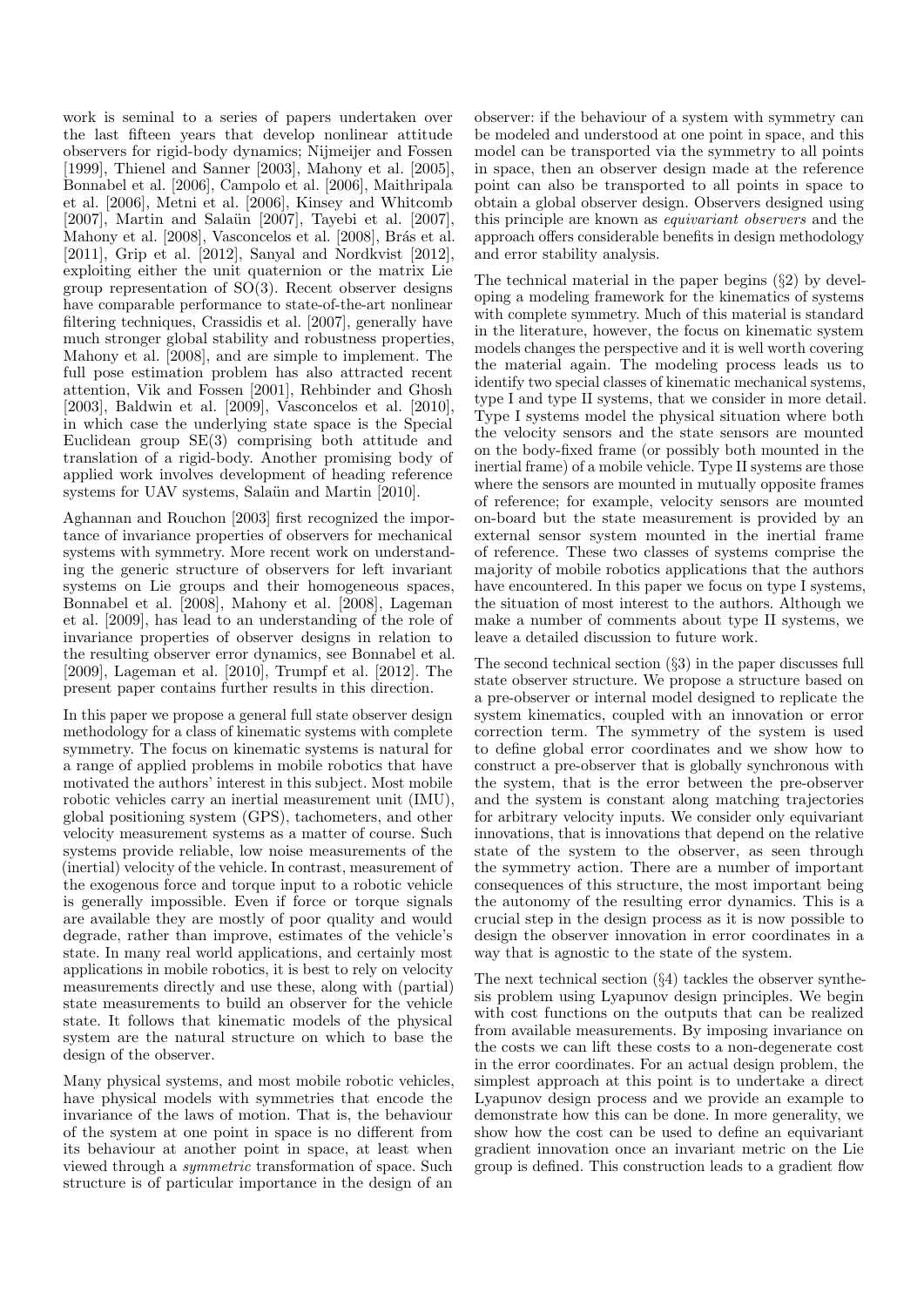in the error coordinates that is straightforward to analyze for stability.

A final technical section (§5) is less formal and provides the intuition and the main formulas required to extend the proposed design methodology to an observer that also estimates an unknown constant bias offset in the measured velocity.

The paper is written from a rigourous point of view (at least until §5) and full proofs of the results are provided. This tends to make the development appear more abstract than is truly the case. For all the applications that we have encountered the calculations can be made using standard matrix calculus and observer design for real world systems can be undertaken without requiring the rather daunting differential calculus that we are forced to use to derive the general results. We have provided a running example throughout the paper that demonstrates the methodology in a way that cannot be seen by just reading the theorems. In practice, the approach is simple and easily workable for a wide range of important applications and has already led to a range of highly effective observers in real world systems.

## 2. EQUIVARIANT KINEMATIC SYSTEMS

In this section, we consider the structure of kinematic systems with complete symmetries. Although this material is closely related to work on the modeling of mechanical systems (Marsden and Ratiu [1999], Bloch [2003], Bullo and Lewis [2004]) and understanding their symmetries, the focus on only the kinematics of the system leads to new perspectives and warrants a careful development.

Definition 1. Let  $\mathcal{X}$ , and  $\mathcal{Y}_i$  for  $i = 1, \ldots, p$  be finitedimensional smooth real manifolds that are termed, respectively, the state and output spaces. Let V denote a finite-dimensional real vector space that is termed the velocity space. A kinematic system is defined by state equations

$$
\dot{x} = f(x, v), \tag{1a}
$$

$$
y_i = h_i(x) \tag{1b}
$$

for a smooth dynamics function  $f: \mathcal{X} \times \mathbb{V} \rightarrow T\mathcal{X}$ , with  $f(x, \cdot): \mathbb{V} \to T_x \mathcal{X}$  a linear map, and smooth output maps  $h_i\colon \mathcal{X} \to \mathcal{Y}_i$ . And the contract of  $\Delta$ 

For initial conditions  $x(0)$  we will denote the solution of (1) by  $x(t; x(0))$ . We will assume that, given an exogenous input signal  $v(t)$ , there exist unique solutions on all time intervals considered. The signals that we will use for the observer construction are the (partial) state measurements  $y_i(t)$  and the velocity input  $v(t)$ .

The structure that makes (1) a kinematic system rather than a general model of non-linear dynamics is the vector space structure of the input space V and the linearity of the system function  $f(x, \cdot)$ . This linearity in the input models the natural linear structure of velocity.

Example 1.1. A physical direction of an inertial feature (such as the magnetic field of the earth) relative to a body-fixed frame (of a robotic vehicle to which a suite of magnetometers is attached) can be modeled as a direction on the two-sphere  $S^2$  embedded in  $\mathbb{R}^3$ . As the robotic vehicle rotates the physical direction of the (inertially known)

magnetic field moves relative to the body-fixed frame. Such kinematics are important in attitude estimation for mobile robotic vehicles.

Given the state space  $\mathcal{X} = S^2 \subset \mathbb{R}^3$ . The kinematics considered are

$$
\dot{x} = x \times \Omega. \tag{2}
$$

where  $x \in \mathcal{X}, \Omega \in \mathbb{V} \equiv \mathbb{R}^3$  and  $\times$  denotes the vector product. The output is

where 
$$
y \in \mathcal{Y} \equiv S^2 \subset \mathbb{R}^3
$$
.  
  $y = x$ 

The state  $x \in S^2$  is the direction of the inertial feature relative to the body-fixed frame and as an element of the coordinate space  $\mathbb{R}^3$  is expressed in body-fixed coordinates. Note that the actual state of the vehicle is two-dimensional, while the parametrisation that we use is the embedding into  $\mathbb{R}^3$ , leading to a three-dimensional coordinate representation. The physical velocity of the system  $f(x, \Omega) = x \times \Omega$  (an element of  $T_xS^2$ ), is the motion of the inertial feature relative to the body-fixed frame. However, this two-dimensional velocity can only be globally parameterised via a three-dimensional object Ω. Physically, Ω is the angular velocity of the body-fixed frame relative to the inertial frame. As an element of the coordinate space  $\Omega \in \mathbb{V} \equiv \mathbb{R}^3$  it is expressed in body-fixed coordinates. The output is the full state  $y = x$ .

This example is of interest for two reasons. Firstly, it is necessary to use a three dimensional parametrisation of velocity in order to get a global description of the twodimensional system kinematics in the form (1). The fact that no global two-dimensional velocity parametrisation exists is a consequence of the fact that  $T\mathcal{X}$  is a non-trivial vector bundle.<sup>1</sup> The fact that a global three-dimensional parametrisation exists is a function of the embedding <sup>2</sup>  $\mathcal{X} \hookrightarrow \mathbb{R}^3$  into Euclidean space. Secondly, the velocity parametrization that we have used leads to an element  $\Omega$  that represents a velocity measurement physically made relative to the inertial frame, for example, using a strap down inertial measurement unit. In contrast, the output measurement (in this case a full state measurement) is physically made relative to the body-fixed frame. We will see that this final point is a key observation, and will make this system a type I system (Def. 5).  $\triangle$ 

Example 2.1. A unicycle kinematic system, typically physically realized by two parallel wheels with castors front and back to keep the vehicle from tipping, is one of the most studied non-holonomic systems in the control literature (see, e.g. Bloch [2003]). The kinematic state of the system can be represented by the position and orientation of the vehicle on a planar surface, the ground plane. Its speed and angular velocity are measured using tachometers on each driving wheel individually. In a typical robotics experiment the vehicle position (but not its orientation) is measured using an overhead camera.

This example is perhaps less compelling from an applications point of view than Example 1.1, however, it provides

<sup>1</sup> Brockett [1977] resolves this issue by modeling such systems as fiber bundle maps where the input fiber has the same dimension as the state manifold.

<sup>2</sup> According to the Whitney embedding theorem, any finitedimensional smooth manifold may be embedded into a Euclidean space of high enough dimension.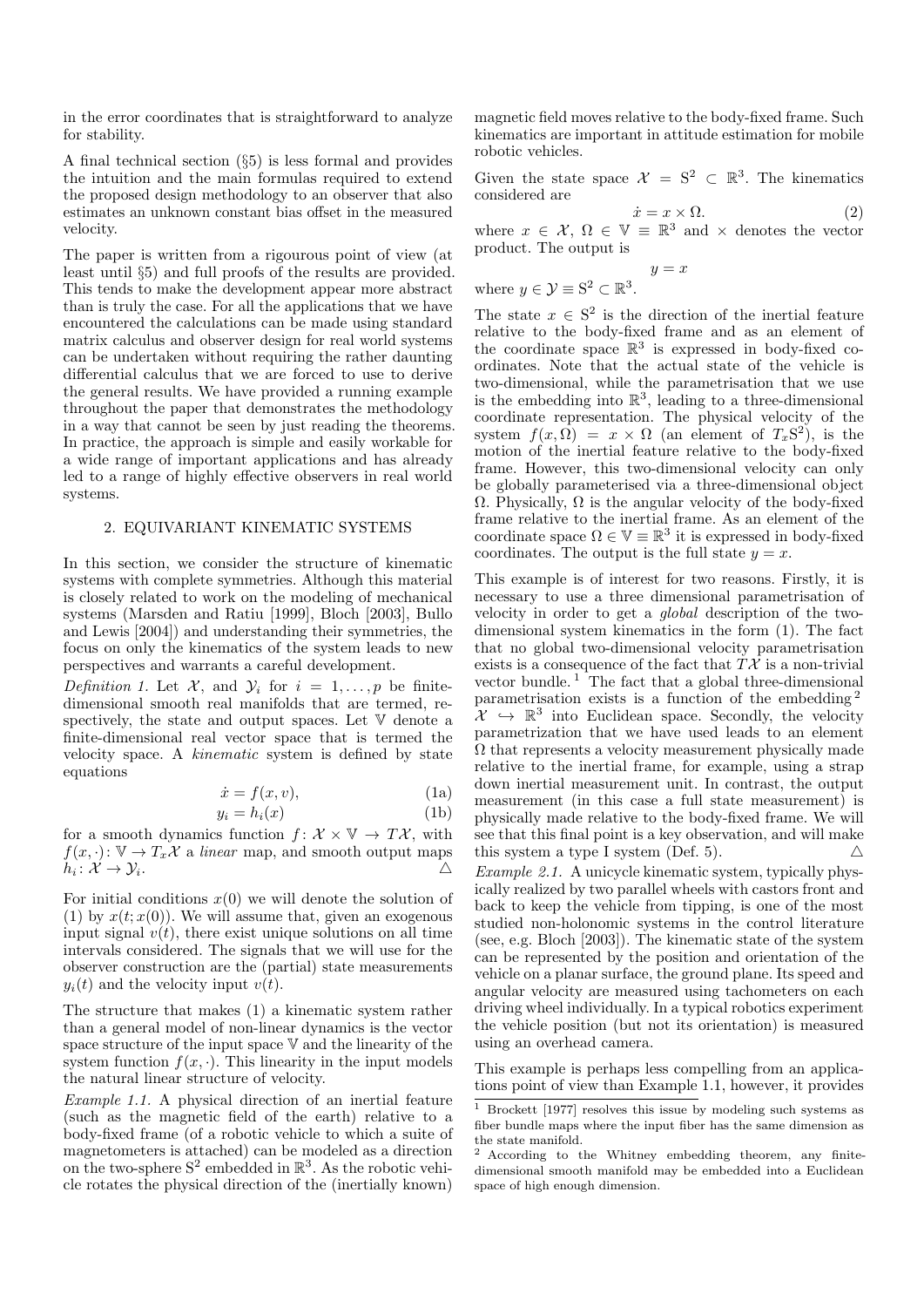a good demonstration of several of the principles of observer design for symmetric systems, and almost everyone in the audience will be familiar with the system.

The state-space considered is  $\mathcal{X} = \mathbb{R}^2 \times S^1$ . The unicycle kinematics are given by

$$
\dot{\xi}_1 = \cos(\theta)u,\tag{3a}
$$

$$
\dot{\xi}_2 = \sin(\theta)u,\tag{3b}
$$

$$
\dot{\theta} = q \tag{3c}
$$

for  $x = ((\xi_1, \xi_2)^\top, \theta) \in \mathcal{X}$  and velocity  $v = (u, q) \in \mathbb{V} \equiv$  $\mathbb{R}^2$ . The output is  $y \in \mathcal{Y} = \mathbb{R}^2$ 

$$
y=(\xi_1,\xi_2)^\top.
$$

The state  $x = ((\xi_1, \xi_2)^{\top}, \theta) \in \mathbb{R}^2 \times S^1$  is the position and orientation of the unicycle with respect to an inertial frame, written in inertial coordinates as an element of the coordinate space  $\mathbb{R}^2 \times \mathbb{R}$ . The physical velocity  $f(x, v) =$  $((\cos(\theta)u, \sin(\theta)u)^\top, q)$  of the system is the motion of the unicycle with respect to the inertial frame, expressed in inertial coordinates. The system is non-holonomic and there is a velocity constraint that enables one to parameterise the physical velocity with two real parameters  $u$ , the scalar speed, and q the angular velocity,  $(u, q) \in \mathbb{V} \equiv \mathbb{R}^2$ . The output is the location of the unicycle relative to the inertial frame, expressed in inertial coordinates.

This example is of interest for two reasons. Firstly, the input space  $\nabla = \mathbb{R}^2$  is lower dimensional than the tangent space  $T_x\mathcal{X}$ . Secondly, the velocity measurement and the output measurement are both physically made with respect to the inertial frame. We will see that this final point is a key observation, and will make this system a type II system (Def. 4).  $\triangle$ 

In local coordinates the system map of a kinematic system has the form

$$
f(x,v) = \sum_{i=1}^{m} B_i(x)v_i
$$

for suitable smooth functions  $B_i(x)$  and where the elements  $v = (v_1, \ldots, v_m)$  are associated with a basis decomposition of the vector space V.

Let **G** be a finite-dimensional real Lie group. For arbitrary  $A, B \in \mathbf{G}$ , the group multiplication is denoted by AB, the group inverse by  $A^{-1}$ , and I denotes the identity element of G. The associated Lie algebra is denoted g with Lie bracket  $[V, W]$  for  $V, W \in \mathfrak{g}$ . Define the left translation on the group by  $L_A: \mathbf{G} \to \mathbf{G}, L_A B := AB$ . The right translation  $R_A B := BA$  is analogous. Although the results presented in this paper hold for general (finite-dimensional) real Lie groups, all the examples that we have considered involve matrix Lie groups  $\mathbf{G} \subseteq \mathrm{GL}(n)$ ; that is closed subgroups of the general linear group of all real invertible  $n \times n$  matrices. In this case the group multiplication is given by matrix multiplication, the identity element is the identity matrix and the group inverse is the matrix inverse. The associated matrix Lie algebra is denoted  $\mathfrak{g} \subseteq \mathbb{R}^{n \times n}$  with Lie bracket  $[V, W] = VW - WV$  given by the matrix commutator. Left and right translation  $L_A$  (resp.  $R_A$ ) now have simple algebraic expressions, and in particular for  $X \in \mathbf{G}$  and  $U \in \mathfrak{g}$ 

$$
dR_X(I)U = UX, \quad dL_X(I)U = XU
$$

where  $dR_X(I): T_I \mathbf{G} \to T_X \mathbf{G}$  is the differential of  $R_X$  at I and similarly  $dL_X(I)$ :  $T_I \mathbf{G} \to T_X \mathbf{G}$  is the differential of  $L_X$  at I. More generally  $dR_{X_1}(X_2)$ :  $T_{X_1} \mathbf{G} \to T_{X_2 X_1} \mathbf{G}$ , and  $dL_{X_1}(X_2)$ :  $T_{X_1}$ **G**  $\rightarrow$   $T_{X_1X_2}$ **G**. Where it is clear from context we will omit the base point from differentials and write  $dR_{X_1}$  (resp.  $dL_{X_1}$ ) rather than the more general  $dR_{X_1}(X_2)$  (resp.  $dL_{X_1}(X_2)$ ). Identifying  $T_I\mathbf{G} \equiv \mathfrak{g}$ , the adjoint representation for  $X \in \mathbf{G}$  is the map  $\text{Ad}_X : \mathfrak{g} \to \mathfrak{g}$ ,  $\mathrm{Ad}_X := \mathrm{d} L_X(X^{-1}) \circ \mathrm{d} R_{X^{-1}}(I) = \mathrm{d} R_{X^{-1}}(X) \circ \mathrm{d} L_X(I).$ The map  $Ad_X$  is a Lie algebra automorphism obtained as the derivative of the inner Lie group automorphism  $L_X \circ R_{X^{-1}} = R_{X^{-1}} \circ L_X : \mathbf{G} \to \mathbf{G}$ . Note that the left and right translation operations always commute. In a matrix Lie group we have

$$
Ad_X(U) = XUX^{-1}
$$

for  $X \in \mathbf{G}$  and  $U \in \mathfrak{a}$ .

A right group action  $\phi$  of **G** on a smooth manifold X is a smooth mapping

$$
\phi\colon \mathbf{G}\times\mathcal{X}\to\mathcal{X},
$$

with  $\phi(A, \phi(B, x)) = \phi(BA, x)$  and  $\phi(I, x) = x$ . A left group action is analogous with  $\phi(A, \phi(B, x)) = \phi(AB, x)$ . The symmetry and invariance structure that we will develop requires a choice of either right or left group actions. Physical system models for observer design can be more natural to model with one or the other handedness of the symmetry, depending on the nature of the sensor systems that are used and the way coordinates are chosen. Righthanded invariance is the more natural representation to analyze systems with body-fixed state sensors in the usual coordinates used for physical system modeling. Left-handed invariance is natural for systems with ground-based state sensors. Since the majority of the applications that we have considered involve body-fixed sensor systems we choose to use right invariance (the less sinister option) to develop the structure theory that we will use. Although it may be more natural to model with one type of handedness, the actual symmetry choice is an arbitrary modeling choice and can be changed by re-defining the group multiplication  $3$  on the symmetry group G and all results that we state have direct analogues in the opposite handedness.

A group action induces smooth mappings  $\phi_A\colon \mathcal{X}\to \mathcal{X}$  for  $A \in \mathbf{G}$  by  $\phi_A(x) := \phi(A, x)$ , and  $\phi_x : \mathbf{G} \to \mathcal{X}$  for  $x \in \mathcal{X}$  by  $\phi_x(A) := \phi(A, x)$ . The group action  $\phi$  is termed transitive if  $\phi_x$  is surjective and in this case the manifold X is termed a homogeneous space of G (Boothby [1986]). For a group action  $\phi: \mathbf{G} \times \mathcal{X} \to \mathcal{X}$ , the stabilizer of an element  $x \in \mathcal{X}$ is given by

$$
stab_{\phi}(x) = \{ A \in \mathbf{G} \mid \phi(A, x) = x \},
$$

and is a subgroup of G.

Definition 2. Consider the system (1). Consider right (resp. left) group actions  $\phi: \mathbf{G} \times \mathcal{X} \to \mathcal{X}, \psi: \mathbf{G} \times \mathbb{V} \to \mathbb{V}$ and  $\rho^i$ :  $\mathbf{G} \times \mathcal{Y}_i \to \mathcal{Y}_i$ . The structure  $(\mathbf{G}, \phi, \psi, \rho^i)$  is termed a symmetry of the system (1) if for all  $A \in \mathbf{G}$ ,  $x \in \mathcal{X}$  and  $v \in V$  one has

<sup>&</sup>lt;sup>3</sup> More precisely, the operation  $\odot: \mathbf{\bar{G}} \times \mathbf{\bar{G}} \to \mathbf{\bar{G}}$ ,  $A \odot B := BA$  turns a copy  $\bar{G}$  of the set **G** into a group  $\bar{G}$  that is isomorphic to the group **G** via  $A \mapsto A^{-1}$ . Given an action  $\phi$  of **G** on X of either handedness,  $\bar{\phi}$ :  $\bar{\mathbf{G}} \times \mathcal{X} \to \mathcal{X}$ ,  $\bar{\phi}(A, x) := \phi(A, x)$  defines an action of  $\bar{\mathbf{G}}$  on X of the opposite handedness.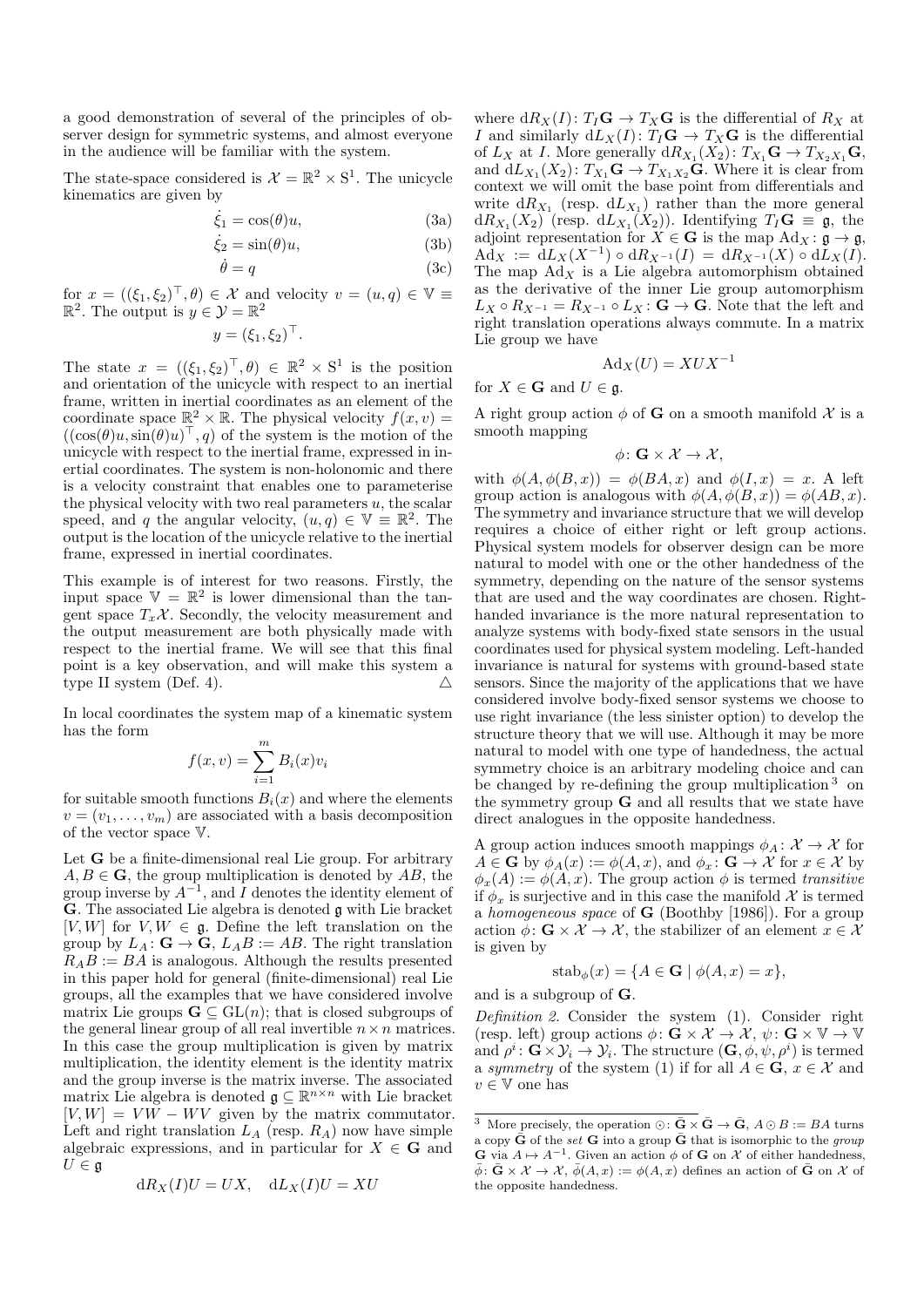$$
d\phi_A(x)[f(x,v)] = f(\phi(A,x), \psi(A,v)), \quad (4a)
$$

$$
\rho^{i}(A, h_i(x)) = h_i(\phi(A, x)). \tag{4b}
$$

The symmetry is termed a *complete symmetry* if  $\mathcal{X}$  is a homogeneous space with respect to  $\phi$ . A system with a complete symmetry is said to be *equivariant*.<sup>4</sup>  $\Delta$ 

Example 1.2. Recall the scenario described in Example 1.1 and note that the velocity structure used is naturally associated with rotation of a frame of reference attached to the robotic vehicle  ${B}$  relative to an inertial frame  ${A}$ . Express the orthonormal frame vectors of  ${B}$  in coordinates of  $\{A\}$  to obtain an orthogonal matrix  $B$ . Let  ${C}$  denote a rotated frame and express the orthonormal frame vectors of  $\{C\}$  in coordinates of  $\{A\}$  to obtain another orthogonal matrix  $C$ . The physical rotation  $Q$  of  ${B}$  to  ${C}$  can be written in coordinates as  $Q = C<sup>T</sup>B$ . A vector  $w \in \{A\}$  is rotated by the physical rotation Q by  $w \mapsto Qw$ . This is the standard orthogonal matrix representations of the special orthogonal group SO(3). Note that, unlike the matrices  $B$  and  $C$ , the columns of  $Q \in SO(3)$  as a matrix do not carry the interpretation of coordinates of a frame of reference with respect to  ${A}.$ 

We claim that SO(3) is a symmetry group for Example 1.1 with actions

$$
\phi(Q, x) := Q^{\top} x,
$$
  
\n
$$
\psi(Q, \Omega) := Q^{\top} \Omega,
$$
  
\n
$$
\rho(Q, y) := Q^{\top} y,
$$

for  $Q \in SO(3)$  as described above. It is straightforward to verify that these are right group actions;

$$
\phi(Q_1, \phi(Q_2, x)) = Q_1^\top Q_2^\top x = (Q_2 Q_2)^\top x = \phi(Q_2 Q_1, x),
$$
  
etc. It is trivial to verify that  $\phi$  is transitive on S<sup>2</sup>. Clearly,

 $\rho(Q, h(x)) = Q^{\top}x = h(\phi(Q, x))$  and it remains to show that the kinematics are equivariant. One has

$$
d\phi_Q[\dot{x}] = Q^\top(x \times \Omega)
$$
  
=  $Q^\top x \times Q^\top \Omega = \phi(Q, x) \times \psi(Q, \Omega).$ 

The SO(3) symmetry expresses the physical fact that the laws of motion, in this case just the kinematics, do not depend on the orientation of the vehicle.  $\triangle$ Example 2.2. Recall the unicycle from Example 2.1. The special Euclidean group  $SE(2)$  is the set of rigid-body transformations of two-dimensional Euclidean space. An element of  $Q \in SE(2)$  is parameterized by a rotation

$$
R(\alpha) = \begin{pmatrix} \cos(\alpha) & -\sin(\alpha) \\ \sin(\alpha) & \cos(\alpha) \end{pmatrix}
$$

and a translation  $z \in \mathbb{R}^2$ . The classical homogeneous coordinates of Q are given by

$$
Q = \begin{pmatrix} R(\alpha) & z \\ 0 & 1 \end{pmatrix} . \tag{5}
$$

We claim that  $SE(2)$  is a symmetry group for  $(3)$  with actions

$$
\phi(Q, (\xi, \theta)) := (R(\alpha)\xi + z, \alpha + \theta),
$$
  

$$
\psi(Q, v) := v,
$$
  

$$
\rho(Q, y) := R(\alpha)y + z,
$$

for  $Q \in SE(2)$  as described above. It is straightforward to show that  $\phi$  is a left group action by representing the state  $x = (\xi, \theta)$  in homogeneous coordinates as

<sup>4</sup> Note that some authors use the term equivariant without requiring that **G** acts transitively on  $X$ .

$$
x^h=\begin{pmatrix} R(\theta)\ \xi \\ 0\ \ 1 \end{pmatrix}
$$

and noting that  $\phi(Q, x)^h = Qx^h$ , i.e. the action  $\phi$  corresponds to left matrix multiplication in homogeneous coordinates. This also implies that the action  $\phi$  is transitive on X. The trivial group action  $\psi$  is both right and left handed, while  $\rho$  is a left action since it is just the first component of  $\phi$ .

To show that the kinematics are equivariant we need to compute the differential  $d\phi_Q(x)$ . For a tangent vector  $(\dot{\xi}, \dot{\theta}) \in T_x \mathcal{X}$  one has

$$
d\phi_Q(x)[(\dot{\xi}, \dot{\theta})] = (R(\alpha)\dot{\xi}, \dot{\theta}).
$$
  
Thus, for  $f(x, v) = ((\cos(\theta)u, \sin(\theta)u)^{\top}, q)$  one has  

$$
d\phi_Q[f(x, v)] = \left(R(\alpha) \begin{pmatrix} \cos(\theta) \\ \sin(\theta) \end{pmatrix} u, q\right)
$$

$$
\begin{aligned} \Phi Q[J(x, v)] &= \left( \frac{R(\alpha)}{\sin(\theta)} \right)^{u, q} \\ &= \left( \left( \frac{\cos(\alpha + \theta)}{\sin(\alpha + \theta)} \right) u, q \right) \\ &= f(\phi_Q(x), \psi(Q, v)). \end{aligned}
$$

Note that  $f(x, v)$  is independent of  $\xi$  in  $x = (\xi, \theta)$ , so only the angle component  $\alpha + \theta$  of  $\phi_Q(x)$  matters for the last step in this calculation. The output equivariance is trivial since

$$
\rho(Q, h(x)) = \rho(Q, \xi) = h(\phi_Q(x))
$$

by definition. The SE(2) symmetry expresses the physical fact that the kinematics of the unicycle do not depend on its pose. The left handedness of the symmetry is due to the (natural) choice of coordinates and could be turned into a right handedness by re-defining the group multiplication on  $SE(2)$ . The only place where this matters in the subsequent calculus is where concatenations of action maps occur. Swapping the handedness of the group multiplication will then turn left translations  $L_X$ into right translations  $R_X$  and vice versa.  $\triangle$ 

To simplify the exposition, we will from now on concentrate on the case of right handed symmetries in the theoretical development. We will occasionally point to the necessary modifications for the left handed case.

Consider the kinematics (1) and fix a point  $x_0 \in \mathcal{X}$ . The approach that we take to the observer design problem is to use the symmetry of a kinematic system (1) to lift to a new system on the symmetry group. To do this we will choose a velocity lift  $\tilde{F}_{x_0}$ :  $\mathbb{V} \to \mathfrak{g}$  such that

$$
d\phi_{x_0}(I)[F_{x_0}(v)] = f(x_0, v). \tag{6}
$$

To see that such a map always exists, at least for the case of equivariant kinematics with a complete symmetry, let  $\mathfrak{k} = \ker d\phi_{x_0}(I)$ , the Lie algebra of the stabilizer stab $(x_0)$ . Choose a complementary subspace  $\mathfrak{h} \subset \mathfrak{g}$  of  $\mathfrak{k}$  in  $\mathfrak{g}$  such that  $\mathfrak{g} = \mathfrak{k} \oplus \mathfrak{h}$ . Since X is a homogeneous space of **G**, note that  $\dim(\mathfrak{h}) = \dim(T_x \mathcal{X})$ . Define a map  $F_{x_0}^{\mathfrak{h}} : \mathbb{V} \to \mathfrak{h}$  implicitly by

$$
F_{x_0}^{\mathfrak{h}}(v) \in \mathfrak{h},\tag{7a}
$$

$$
d\phi_{x_0}(I)[F_{x_0}^{\mathfrak{h}}(v)] = f(x_0, v) \tag{7b}
$$

for  $v \in V$ . This construction is well defined since the linear map  $d\phi_{x_0}(I)$  restricted to  $\mathfrak{h}, d\phi_{x_0}(I)|_{\mathfrak{h}} : \mathfrak{h} \to T_{x_0} \mathcal{X},$ is bijective due to the transitivity of  $\phi$ . Although this construction will always yield *some* velocity lift  $F_{x_0}$ ,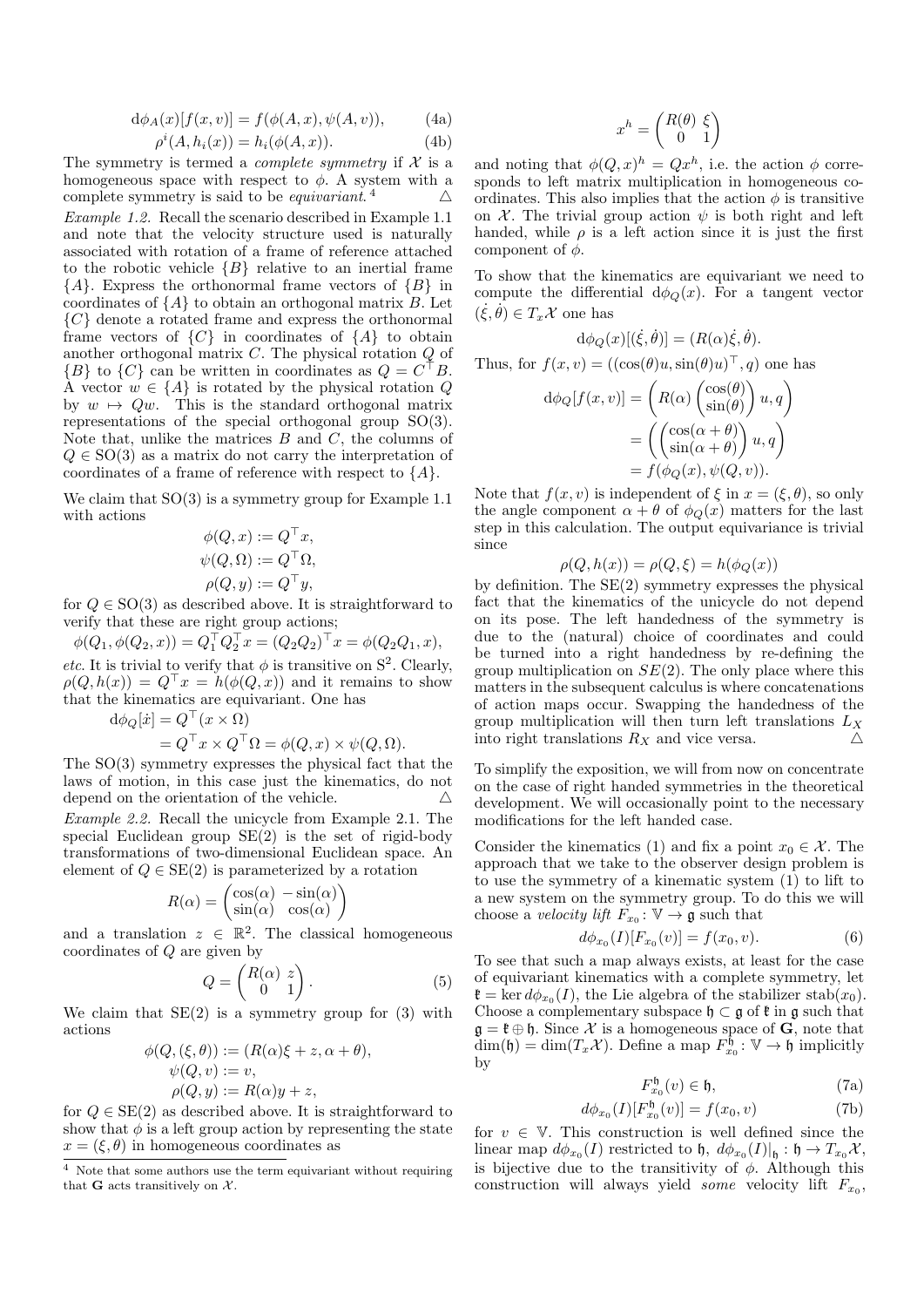it is generally best to choose  $F_{x_0}$  carefully with some consideration of the physics of the problem.

Given a choice of  $F_{x_0}$ , define a (system) function  $F: \mathbf{G} \times$  $\mathbb{V} \to T\mathbf{G}$  by

$$
F(X, v) := dR_X(I)[F_{x_0}(\psi(X^{-1}, v))] \in T_X \mathbf{G} \qquad (8)
$$

where we associate the tangent space  $T_X \mathbf{G} = dR_X(I)[\mathfrak{g}]$ for all  $X \in \mathbf{G}$ .<sup>5</sup>

Lemma 1. Consider a system  $(1)$  that is equivariant with respect to a right handed complete symmetry  $(G, \phi, \psi, \rho^i)$ . Choose any point  $x_0 \in \mathcal{X}$ , a function  $F_{x_0}$  that satisfies (6) and define F by (8). Then for any  $X \in \mathbf{G}$  and  $x = \phi(X, x_0)$ one has

$$
d\phi_{x_0}(X)[F(X,v)] = f(x,v).
$$
 (9)

 $\triangle$ 

Proof: Compute

$$
d\phi_{x_0}(X)[F(X,v)] = d\phi_{x_0}(X) [dR_X(I)[F_{x_0}(\psi(X^{-1}, v))]]
$$
  
\n
$$
= d(\phi_{x_0} \circ R_X) (I)[F_{x_0}(\psi(X^{-1}, v))]
$$
  
\n
$$
= d(\phi_X \circ \phi_{x_0}) (I)[F_{x_0}(\psi(X^{-1}, v))]
$$
  
\n
$$
= d\phi_X(x_0) [d\phi_{x_0}(I)[F_{x_0}(\psi(X^{-1}, v))]]
$$
  
\n
$$
= d\phi_X(x_0)[f(x_0, \psi(X^{-1}, v))]
$$
  
\n
$$
= f(\phi(X, x_0), v).
$$

The step from line 2 to 3 depends on the right group action structure of  $\phi$ .

Note that  $d\phi_x(A)[F(A, v)] \neq f(\phi(A, x), v)$  in general and (9) does not generalize to shifting the base point. This is because construction of  $F_{x_0}$ , and hence of  $F(A, v)$ , depends explicitly on the choice of base point  $x_0$ , effectively the choice of a base point for a frame of reference in which to write down a coordinate expression of the system kinematics.

Lemma 1 is important because it allows us to lift the system (1) to an equivariant system on G. Before defining the lifted system, we need to consider the structure of the outputs in more detail. Fix a reference  $x_0 \in \mathcal{X}$  and set  $x = \phi(X, x_0)$ . For each output  $y_i$  we define a reference output  $\hat{y}_i \in \mathcal{Y}_i$  by

$$
\hat{y}_i := h_i(x_0), \qquad i = 1, \dots, p.
$$
 (10)

The output model for the lifted equivariant system can now be rewritten as the group action  $\rho^i$  acting on the reference point  $\mathring{y}_i$ ,

$$
y_i = h_i(x) = h_i(\phi(X, x_0))
$$
  
=  $\rho^i(X, h_i(x_0)) = \rho^i(X, \mathring{y}_i).$  (11)

The reference  $\dot{y}_i$  is defined using the reference  $x_0$ , however, it is really the reference  $\mathring{y}_i \in \mathcal{Y}_i$  itself that is fundamental to the observer design problem. In many applications the output  $h_i$  comes naturally as a group action acting on an a-priori known element  $\mathring{y}_i$ . The group action  $\rho^i$  can then be thought of as encoding the relationship between two separate measurements, generally in different frames of reference, of the same physical variable,  $y_i = \rho^i(X, \hat{y}_i)$ .

In the definition of a lifted system we will distinguish between the symmetry group G, and the space in which the lifted kinematics live; that looks like G but only the smooth manifold structure is required for the system kinematics. A G-torsor,  $\mathcal{G}$ , is defined as the set of elements of G equipped with its manifold structure, but without the group structure. Right translation defines a group action of **G** on  $\mathcal G$  via  $R: \mathbf{G} \times \mathcal G \to \mathcal G$ ,  $R(A, X) := XA$  where the identification between elements of  $G$  and  $\mathcal G$  is used to apply the multiplication, in the case of matrix groups it is simply matrix multiplication.

Definition 3. Consider a kinematic system (Def. 1) that is equivariant with respect to a right handed complete symmetry  $(G, \phi, \psi, \rho^i)$  (Def. 2) for the Lie group G. Fix a point  $x_0 \in \mathcal{X}$  and a velocity lift  $F_{x_0} : \mathbb{V} \to \mathfrak{g}$  that satisfies (6). Define the lifted system function  $F(X, v)$  by (8). Define reference outputs  $\mathring{y}_i$  by (10) for  $i = 1, \ldots, p$ .

A lifted equivariant system is defined to be the system on the **G**-torsor  $\mathcal{G}$ 

$$
\dot{X} := F(X, v),\tag{12a}
$$

$$
y_i := \rho^i(X, \mathring{y}_i) =: H_i(X) \tag{12b}
$$

for  $v \in V$  and initial condition  $X(0) \in \mathcal{G}$  such that  $\phi_{x_0}(X(0)) = x(0)$  projects to the initial condition of (1).

This definition is justified by the following lemma. <sup>6</sup>

Lemma 2. Consider equivariant kinematics (1) with a lifted system (12) (Def. 3). Then the lifted system (12) is equivariant with respect to the complete symmetry  $(G, R, \psi, \rho^i)$ . Moreover, the solutions  $X(t; X_0)$  of  $(12)$ project to solutions  $x(t; x_0)$  of (1) via

$$
\phi(X(t; X_0), x_0) = x(t; x_0).
$$

*Proof:* To prove the equivariance note that  $R$  is transitive by definition and compute

$$
dR_A(X)[F(X, v)]
$$
  
= $dR_A(X)dR_X(I)[F_{x_0}(\psi(X^{-1}, v))]$   
= $d(R_A \circ R_X)(I)[F_{x_0}(\psi(X^{-1}, \psi(A^{-1}A, v)))]$   
= $d(R_{XA})(I)[F_{x_0}(\psi(A^{-1}X^{-1}, \psi(A, v)))]$   
= $d(R_{R_A X})(I)[F_{x_0}(\psi((R_A X)^{-1}, \psi(A, v)))]$   
= $F(R_A X, \psi(A, v))$ 

This proves (4a). To see (4b) note that

$$
H_i(R_A X) = \rho^i((R_A X), \mathring{y}_i)
$$
  
= 
$$
\rho^i(A, \rho^i(X, \mathring{y}_i))
$$
  
= 
$$
\rho^i(A, \rho^i(X, \mathring{y}_i))
$$
  
= 
$$
\rho^i(A, H_i(X))
$$

Consider a solution  $X = X(t; X(0))$  of (12) and compute the time derivative of the projection  $x(t)$  =  $\phi_{x_0}(X(t;X(0)))$ :

 $^5\,$  This construction is adapted to a right handed symmetry; given a left handed symmetry it is necessary to replace  $R_X$  by  $L_X$ .

<sup>6</sup> If we started out with a left handed symmetry and defined the lifted system function accordingly, the lifted system would turn out to be equivariant with respect to the complete symmetry  $(G, L, \psi, \rho^i)$ instead.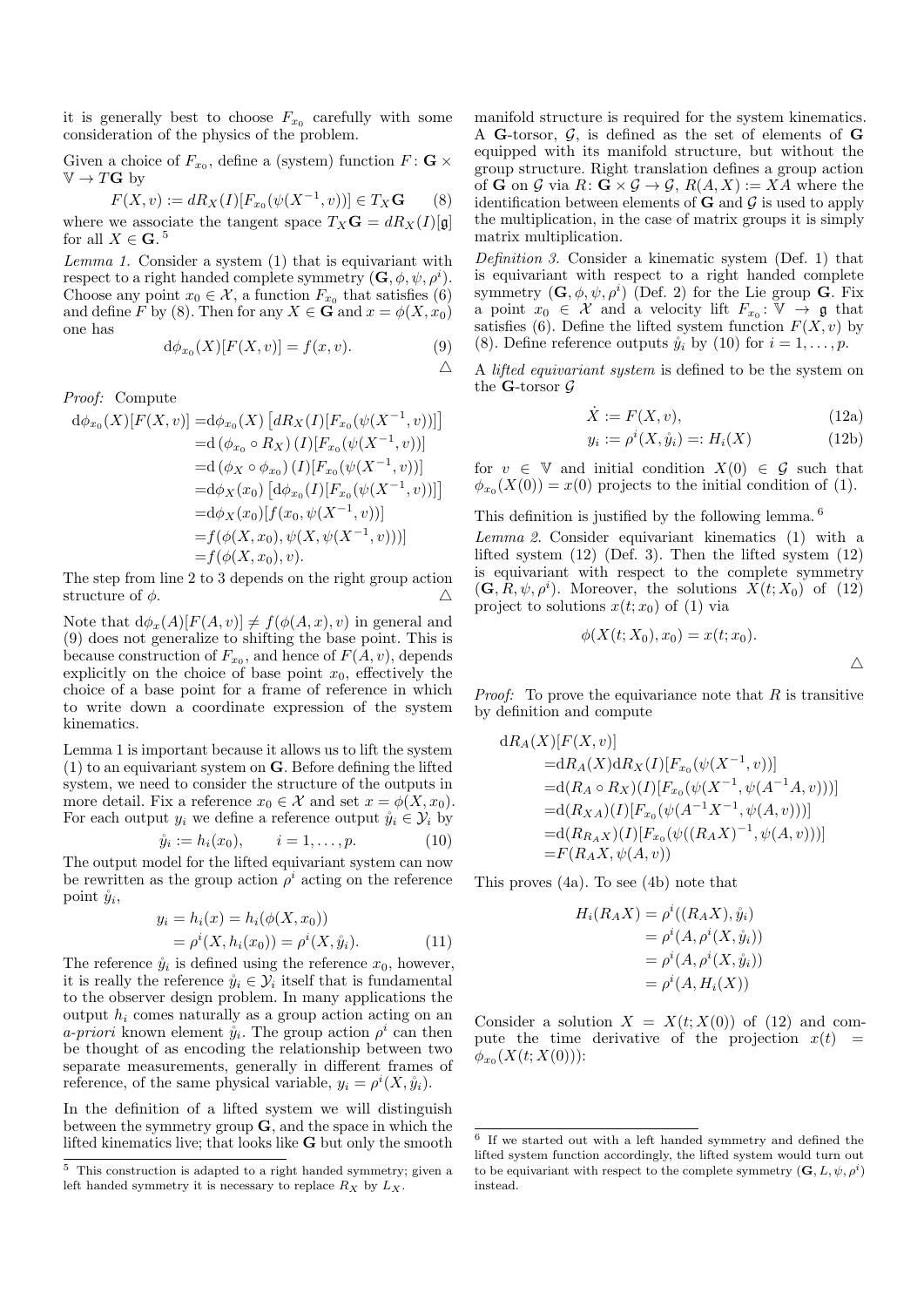$$
\frac{d}{dt}\phi_{x_0}(X(t;X(0))) = d\phi_{x_0}(X)F(X,v) \n= d\phi_{x_0}(X)dR_X(I)[F_{x_0}(\psi(X^{-1},v))] \n= d(\phi_{x_0} \circ R_X)(I)[F_{x_0}(\psi(X^{-1},v))] \n= d\phi_X(x_0)d\phi_{x_0}(I)[F_{x_0}(\psi(X^{-1},v))] \n= d\phi_X(x_0)f(x_0,(\psi(X^{-1},v)) \n= f(\phi_X(x_0), \psi(X, \psi(X^{-1}, v))) = f(x, v).
$$

Since  $x(0) = d\phi_{x_0}(X(0))$  by definition, then from uniqueness of solutions it is clear that  $x(t) = \phi_{x_0}(X(t; X(0))) =$  $x(t; x(0))$  is the solution of (1).

Example 1.3. Recall the scenario described in Example 1.1. The Lie algebra of  $SO(3)$  is the set of skew symmetric  $3 \times 3$  matrices

$$
\mathfrak{so}(3) = \{ W \in \mathbb{R}^{3 \times 3} \, | \, W = -W^{\top} \}.
$$

Fix  $x_0 = \mathbf{e}_3 \in \mathbb{S}^2$  where  $\mathbf{e}_3 = (0, 0, 1)^\top$  is the unit vector in third axis of  $\mathbb{R}^3$ . We choose a velocity lift

$$
F_{\mathbf{e}_3}(\Omega) = \begin{pmatrix} 0 & -\Omega_3 & \Omega_2 \\ \Omega_3 & 0 & -\Omega_1 \\ -\Omega_2 & \Omega_1 & 0 \end{pmatrix} =: \Omega_{\times}.
$$

To verify  $(6)$  note that the Fréchet derivative

 $\mathrm{D} \phi_{\mathbf{e}_3}(Q) [W Q] = W^\top Q^\top \mathbf{e}_3 = -W Q^\top \mathbf{e}_3$ 

since  $W \in \mathfrak{so}(3)$ . Evaluating at  $Q = I$  and applying to  $F_{\mathbf{e}_3}(\Omega)$  yields

$$
d\phi_{\mathbf{e}_3}(I)[F_{\mathbf{e}_3}(\Omega)] = -\Omega_{\times}\mathbf{e}_3 = -\Omega \times \mathbf{e}_3
$$
  
=  $\mathbf{e}_3 \times \Omega = f(\mathbf{e}_3, \Omega)$ 

and hence the choice of  $F_{\mathbf{e}_3}$  satisfies (6). Note that only the elements  $\Omega_2$  and  $\Omega_3$  actually contribute to the image  $d\phi_{\mathbf{e}_3}(I)[F_{\mathbf{e}_3}]$  since ker  $d\phi_{\mathbf{e}_3}(I) = \text{span}\{\mathbf{e}_1\}.$ 

The system function (8) is

$$
F(X, \Omega) := dR_X(I)F_{\mathbf{e}_3}(\psi(X^{-1}, \Omega)
$$
  
= 
$$
((X^{-1})^{\top}\Omega)_\times X = (X\Omega)_\times X
$$
  
= 
$$
X\Omega_\times X^{\top} X = X\Omega_\times,
$$

since  $X^{-1} = X^{\top}$  because  $X \in SO(3)$  and using the easily verified result that  $(X\Omega)_\times = X\Omega_\times X^\top$ . That is the lifted kinematics are

$$
\dot{X} = X\Omega_{\times} = dR_X \operatorname{Ad}_X(\Omega_{\times}).
$$
\nThe reference output is  $\hat{y} = h(\mathbf{e}_3) = \mathbf{e}_3$ . Then

$$
H(Y) = \begin{pmatrix} Y & 1 \end{pmatrix} \qquad Y^{\top} = \begin{pmatrix} 1 & 1 \end{pmatrix}
$$

$$
H(X) := \rho(X, \mathbf{e}_3) = X^\top \mathbf{e}_3 = y.
$$

In the context of the attitude estimation application this models an inertial direction  $e_3$  corresponding to a physical direction such as the gravitational field, measured in body fixed coordinates  $y = X^\dagger \mathbf{e}_3$ .

It is also interesting to verify that the lifted dynamics do project to the kinematic system (2). This can be seen by computing

$$
\frac{\mathrm{d}}{\mathrm{d}t}\phi_{\mathbf{e}_3}(X) = \mathbf{D}\phi_{\mathbf{e}_3}[X\Omega_\times] \n= -\Omega_\times X^\top \mathbf{e}_3 = -\Omega_\times x \n= -\Omega \times x = x \times \Omega.
$$

 $\wedge$ 

Example 2.3. Recall the scenario described in Example 2.1. The Lie algebra of SE(2) is the set

$$
\mathfrak{se}(2) = \left\{ \begin{pmatrix} 0 & a & w_1 \\ -a & 0 & w_2 \\ 0 & 0 & 0 \end{pmatrix} \in \mathbb{R}^{3 \times 3} \middle| a, w_1, w_2 \in \mathbb{R} \right\}.
$$
 (14)

We write  $w = (w_1, w_2)$  and

$$
a_{\times} = \begin{pmatrix} 0 & a \\ -a & 0 \end{pmatrix}
$$

then  $W = W(a, w_1, w_2) \in \mathfrak{se}(2)$  can be written in block form

$$
W = \begin{pmatrix} a_{\times} & w \\ 0 & 0 \end{pmatrix}.
$$

Fix  $x_0 = (0, 0, 0) \in \mathcal{X}$  corresponding to the origin of the inertial frame with zero orientation. We choose a velocity lift

$$
F_0(u,q) = \begin{pmatrix} 0 & q & u \\ -q & 0 & 0 \\ 0 & 0 & 0 \end{pmatrix}.
$$

Note that

$$
\phi_0(Q) = (R(\alpha)0 + z, \alpha + 0) = (z, \alpha)
$$

for an element  $Q \in \text{SE}(2)$  parameterized by (5). For  $W \in \mathfrak{se}(2)$  parameterized by (14) and A as in (5) then it is straightforward to verify that

$$
QW = \begin{pmatrix} R(\alpha)a_{\times} & R(\alpha)w \\ 0 & 0 \end{pmatrix}.
$$
 (15)

Consider the derivative

$$
D\phi_0(Q)[QW] = (R(\alpha)w, a). \tag{16}
$$

This formula follows from the fact that the rate of change of  $\alpha$  in  $R(\alpha)a_{\times}$  is a. Evaluating at  $Q = I$ , i.e.  $R(\alpha) = I$ and  $z = 0$ , and applying to  $F_0(v)$  yields

$$
d\phi_0(I)[F_0(u,q)] = ((u,0)^{\top}, q) = ((\cos(0)u, \sin(0)u)^{\top}, q)
$$
  
= f(0, v).

It follows that the choice of  $F_0$  satisfies (6).

The system function (8) is

$$
F(X, v) := dL_X F_0(\psi(X^{-1}, v)) = X F_0(v)
$$
  
=  $\begin{pmatrix} R(\theta) & \xi \\ 0 & 1 \end{pmatrix} \begin{pmatrix} q_{\times} & \binom{u}{0} \\ 0 & 0 \end{pmatrix} = \begin{pmatrix} R(\theta)q_{\times} & R(\theta) & \binom{u}{0} \\ 0 & 0 \end{pmatrix}.$   
That is the lifted diamematics are

That is the lifted kinematics are

$$
\dot{X} = XF_0(v) = \mathrm{d}\bar{R}_X F_0(v),\tag{17}
$$

where  $\bar{R}_X = L_X$  is the *right* translation with respect to the re-defined group multiplication on SE(2) that is turning our left handed equivariance into a right handed one.

To see that this projects to the kinematics (3) then we compute

$$
\frac{d}{dt}\phi_0(X) = D\phi_0[XF_0(v)] = (R(\theta) \left( \begin{smallmatrix} u \\ 0 \end{smallmatrix} \right), q) \n= ((\cos(\theta)u, \sin(\theta)u)^{\top}, q) = f(x, v),
$$

where the second equality on the first line follows from (16) with suitable substitution of variables. The reference  $\mathring{y} = h(0) = 0.$  Then

$$
H(X) := \rho(X, 0) = \xi = y.
$$

That is, the measurement is the observation of the position of the unicycle expressed in inertial coordinates.  $\Delta$ 

There are two special cases of equivariant kinematics (1) that we identify corresponding to particular properties of the velocity group action  $\psi$  and the resulting properties of the lifted system on the symmetry group torsor. We distinguish between general (right) equivariant kinematics on a torsor, such as (12a), and those that can be written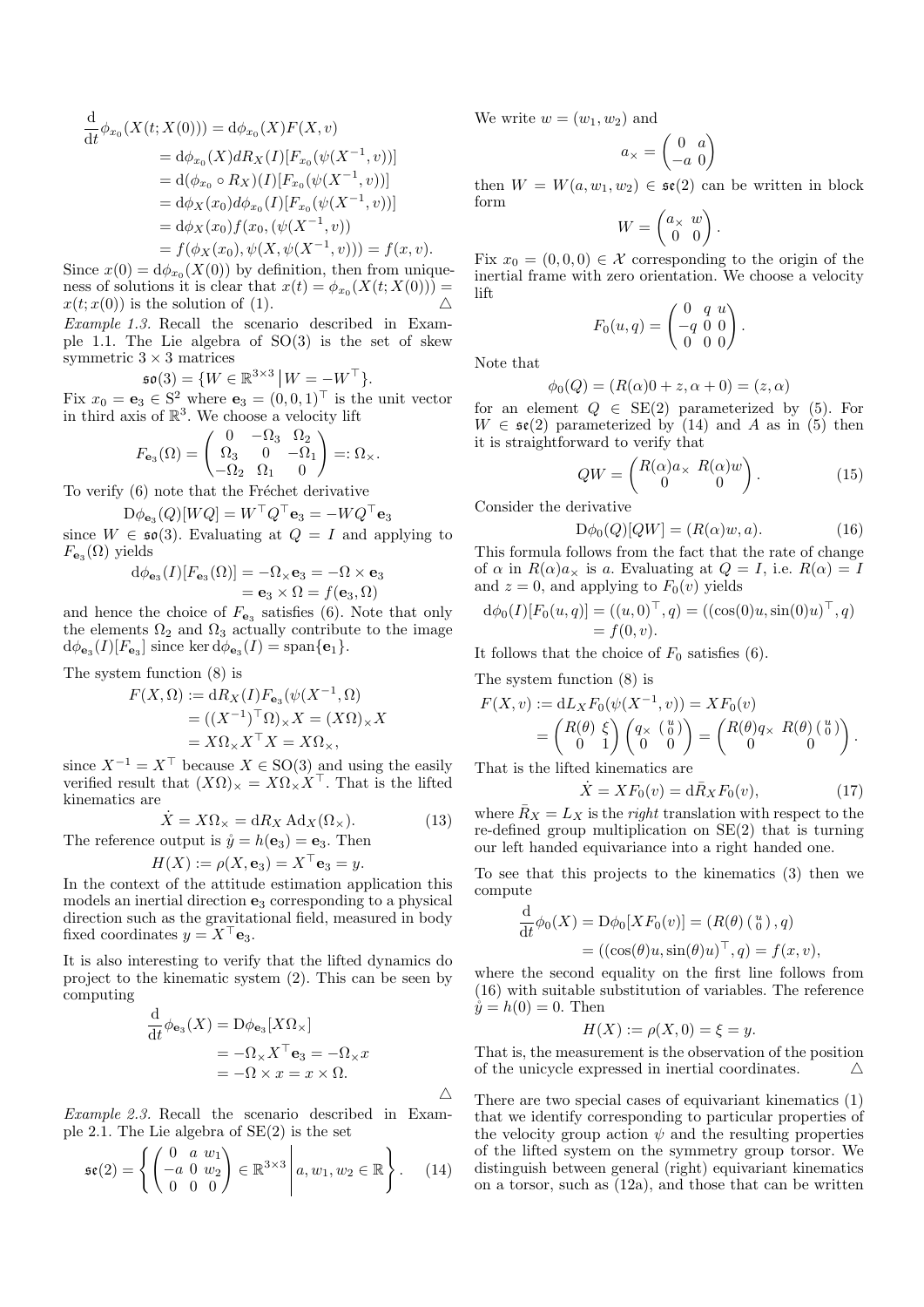as  $\dot{X} = dR_X A d_X(F_{x_0}(v))$  or  $\dot{X} = dR_X F_{x_0}(v)$ .<sup>7</sup> We refer to these two special classes of systems as type I and type II, respectively. Type II systems have the simpler physical intuition and have been studied in the control literature (Brockett [1972, 1973], Jurdjevic and Sussmann [1972], Cheng et al. [1990], Apostolou and Kazakos [1996]). It turns out that it is type I systems that model the typical applications in mobile robotics that motivated the authors' work and the authors are unaware of work that considers such systems explicitly other than their own (Lageman et al. [2010], Trumpf et al. [2012]). We will describe type II systems first as they have the simpler physical intuition, and then describe type I systems.

Definition 4. Consider a right equivariant kinematic system (1) with complete symmetry  $(G, \phi, \psi, \rho^i)$ . Then this system is said to be a type II system if  $\psi(A, v) = v$  for all  $A \in \mathbf{G}$ .

Consider the lifted equivariant system associated with a type II system,

$$
\dot{X} = F(X, v) = dR_X F_{x_0}(\psi(X^{-1}, v)) \n= dR_X F_{x_0}(v),
$$

yielding a type II system on the **G**-torsor  $\mathcal{G}$ . For a matrix Lie group G, this system has the standard form  $\dot{X} = U X$ ,  $U \in \mathfrak{g}$  on  $\mathcal{G}$ . This corresponds to a family of right invariant vector fields on the Lie group G parametrized by the input  $U \in \mathfrak{g}.$ 

The underlying structure that leads to type II systems (and later to type I systems) comes from the physics of the system, in particular the way in which the velocity measurement interacts with the system symmetry. In the case of type II systems, the velocity parametrization of (1) is independent of the frame of reference in which the system is expressed. That is,

$$
d\phi_A(x)[f(x,v)] = f(\phi_A(x), v). \tag{18}
$$

For the usual choice of coordinates and the right-handed equivariance, this corresponds to the case where velocity is measured with respect to the body-fixed frame. For the same coordinates but left-handed equivariance, this analogously corresponds to the case where velocity is measured with respect to the inertial frame.

Example 2.4. The non-holonomic unicycle from Example 2.1 is left equivariant in the usual coordinates and the velocity  $v = (u, q)$  is measured with respect to the inertial frame by the onboard tachometers.  $\triangle$ 

Definition 5. Consider an equivariant kinematic system (1) with right-handed symmetry  $(G, \phi, \psi, \rho^i)$ . Then this system is said to be a type I system if there exists a velocity lift  $F_{x_0}$  satisfying (7) such that

$$
Ad_X(F_{x_0}(v)) = F_{x_0}(\psi(X^{-1}, v)).
$$
\n(19)

The intuition in this definition is again seen at the level of the lifted system on the **G**-torsor  $\tilde{G}$ . In this case one has

$$
\dot{X} = F(X, v) = dR_X F_{x_0}(\psi(X^{-1}, v)) \n= dR_X Ad_X(F_{x_0}(v)) = dR_X dL_X dR_{X^{-1}} F_{x_0}(v) \n= dL_X F_{x_0}(v),
$$

since left and right translation commute. For a matrix Lie group G, these kinematics have direct velocity parametrization  $\dot{X} = XU, U \in \mathfrak{g}$  on  $\mathcal{G}$ , corresponding to a family of left invariant vector fields on the Lie group G parametrized by the input  $U \in \mathfrak{g}$ . For the usual choice of coordinates and right-handed equivariance, this structure corresponds to the case where velocity measurements are made with respect to the inertial frame.

Example 1.4. Recall the scenario described in Example 1.1. A typical velocity measurement for an attitude observation problem comes from a strap down inertial measurement unit (IMU). The gyroscopes on such a device use inertial effects to measure the angular velocity of the body-fixed frame with respect to the inertial frame. Note that the measured velocity is expressed in the body-fixed frame, but this should not be confused with the reference frame with respect to which the measurements are made. The group coordinates  $X \in SO(3)$  are chosen to represent the orientation of the body-fixed frame with respect to the inertial frame. The key driver for the choice of righthanded symmetry in the model is the output equation

$$
y = X^{\top} \mathring{y}.
$$

This physically models a process where the inertial direction  $\hat{y}$  is measured in the body-fixed frame. However, the inverse  $X^{-1} = X^{\top}$  in the group action imposes a righthanded equivariance on the output measurement in these group coordinates. Given that the output equation has imposed a right-handed symmetry it is necessary to model the kinematic symmetry as a set of right-handed actions. Such a symmetry is provided by the definitions of  $\phi$  and  $\psi$  given in Example 1.2. The structure of the  $\psi$  action is a consequence of the relationship of the physical velocity measurement to the various choices of symmetry imposed by the choice of coordinates and the natural symmetry of the output measurement.

The type I nature of the system is easily verified

$$
F_{x_0}(\psi(X^{-1}, v)) = ((X^{-1})^\top \Omega)_\times = (X\Omega)_\times
$$
  
= Ad<sub>X</sub>(\Omega\_\times) = Ad<sub>X</sub>(F<sub>x\_0</sub>(v)).

It appears to be much more challenging to verify the algebraic conditions of Definition 5 than Definition 4 since the former requires a choice of  $F_{x_0}$ . However, if the physical modeling is undertaken with care, our experience shows that this leads naturally to the required structure and makes the identification of type I or type II systems straightforward.

The difference between type I, type II and general equivariant systems on the symmetry group torsor is really a consequence of how velocity is parameterized in the physical system. If one allows the freedom to change the way in which the velocity is parameterized in the model in a statedependent way then one may choose a new velocity

$$
v_{\text{new}} = \psi(X^{-1}, v_{\text{old}})
$$

to transform any equivariant system into a type II system  $\dot{X} = dR_X (F_{x_0}(v_{\text{new}})).$  Such a transformation is statedependent of course, and the new velocity  $v_{\text{new}}$  cannot be 'measured' using the old velocity sensors because they will be physically placed incorrectly in the system. If the full system state were known, then the state dependent transformation  $\psi(X^{-1}, \cdot)$  would be exactly the operation required to infer the new velocity from the old physical

<sup>&</sup>lt;sup>7</sup> In the left equivariant calculus we would need to replace  $R_X$  by  $L_X$  and  $\text{Ad}_X$  by  $\text{Ad}_{X-1}$ .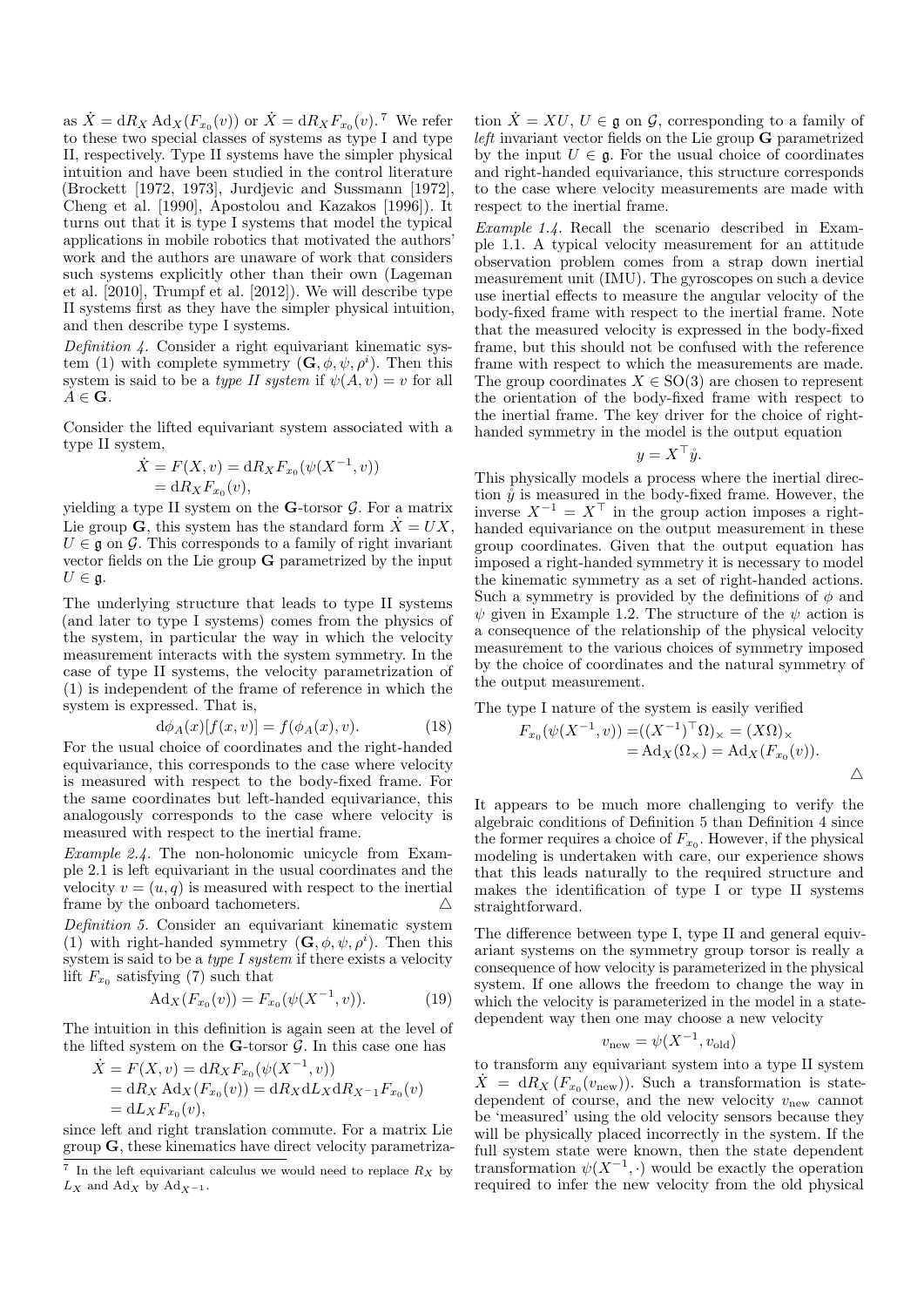velocity sensor, a transformation that is clearly of no practical use in designing observers.

The terms type I and type II are deliberately chosen to be agnostic to the handedness of equivariance of the underlying kinematic system, since the handedness is a matter of modeling choice, while the type of system depends on the physical relationship between the sensors.

## 3. OBSERVER STRUCTURE THEORY

In this section, we propose a structure for the design of equivariant observers and derive invariance properties of the associated error kinematics.

The proposed approach is to design an observer for the lifted equivariant system (12) and then project this down to  $\mathcal X$  to obtain an observer on the original system state space. We use  $\hat{X} \in \mathcal{G}$  (where  $\mathcal{G}$  is the **G**-torsor) to denote an estimate for the lifted system state  $X(t; X(0))$  for unknown  $X(0)$ . The fundamental structure for the observer that we consider is that of a pre-observer (or internal model) (Bonnabel et al. [2009, 2008], Lageman et al. [2010]) with innovation. The pre-observer is a copy of the lifted system kinematics (12) with  $\hat{X}$  replacing X

$$
\dot{\hat{X}} = F_{x_0}(\psi(\hat{X}^{-1}, v))\hat{X}
$$
 (20)

and depends on  $v \in V$  and the observer state  $\hat{X}$ . The innovation  $\Delta \in \mathfrak{g}$  is an error correction term. It takes outputs  $\{y_i\}$  and the observer state  $\hat{X}$  and generates a correction term for the observer dynamics with the goal that  $\hat{X} \rightarrow X(t, X(0))$ , or at least that  $\hat{x} = \phi(\hat{X}, x_0)$ converges to  $x(t; x(0))$ . Thus, the proposed observer for a lifted equivariant systems has the form

$$
\dot{\hat{X}} = F_{x_0}(\psi(\hat{X}^{-1}, v))\hat{X} - dR_{\hat{X}}\Delta(\hat{X}, y_1, \dots, y_p), (21a)
$$
  

$$
\hat{x}(t) = \phi_{x_0}(\hat{X}(t; \hat{X}(0))
$$
 (21b)

for  $\hat{X}(0) \in \mathcal{G}$  some initial condition, typically  $\hat{X}(0) = I$ , and  $x_0$  chosen as the best a priori guess of  $x(0)$ .

The observer (21) described above could be analyzed locally by exploiting the equivariance of the underlying kinematics, see Bonnabel et al. [2008, 2009]. Indeed, if a local approach based on equivariance is taken, then there is no real need to lift the system on to the symmetry group torsor, a moving frame approach can be taken directly on the state space, cf. Bonnabel et al. [2008]. By lifting onto the symmetry group torsor, however, it is possible to provide global analyses and design methodologies for the cases of type I and type II systems, see Mahony et al. [2008], Lageman et al. [2010], Trumpf et al. [2012]. Since there is a large class of applications, indeed most applications the authors are aware of, that can be modeled as type I and type II systems, this warrants a careful development of this approach.

#### 3.1 Pre-observers and error functions

In order to study the relationship between two trajectories on  $G$ , we will introduce a (smooth) error function

$$
E: \mathcal{G} \times \mathcal{G} \to M,\tag{22}
$$

where  $M$  is a smooth manifold. The role of the error  $E$  is analogous to the vector error  $\tilde{x} = \hat{x} - x$  in providing a global comparison between trajectories in classical linear observer

theory. Note that in linear observer theory the scalar norm of the error  $||\tilde{x}||^2$  is also used as a quantitative measure of observer performance. We make a distinction between the error function  $E(\tilde{x})$  in the linear theory), a multidimensional map that allows comparison of trajectories of the pre-observer; and a cost function, that we will define in  $\S4$  ( $||\tilde{x}||^2$  in the linear theory), that is used as a Lyapunov function during the design of the innovation term.

Two particularly simple error functions on a Lie group torsor  $\mathcal{G}$  are the canonical type I error  $E_i: \mathcal{G} \times \mathcal{G} \to \mathcal{G}$ ,

$$
E_1(\hat{X}, X) := \hat{X} X^{-1}, \tag{23}
$$

and the canonical type II error  $E_{\mathbb{I}}: \mathcal{G} \times \mathcal{G} \to \mathcal{G}$ 

$$
E_{\mathbb{I}}(\hat{X}, X) := X^{-1}\hat{X},
$$
\n(24)

both defined for an underlying right equivariant model. <sup>8</sup> Where the arguments  $\hat{X}$  and X are clear from the context we simply write  $E_I$  and  $E_{\rm I\!I}$ . Observe that both  $E_I$  and  $E_{\mathbb{I}}$  are non-degenerate in the sense that the partial maps  $E(\hat{X},\cdot): \mathcal{G} \to \mathcal{G}$  and  $E(\cdot,X): \mathcal{G} \to \mathcal{G}$  from either error are global diffeomorphisms.

Both type I and type II errors have natural invariance properties. The type I error has a symmetry that matches that of the underlying kinematic model. That is, given righthanded symmetry of the kinematics then the matching symmetry on the Lie-group is right translation  $R<sub>S</sub>$ . For all  $\hat{X}, X \in \mathcal{G}, S \in \mathbf{G}$ , one has

$$
E_{\rm I}(R_S\hat{X},R_SX)=\hat{X}SS^{-1}X^{-1}=E_{\rm I}(\hat{X},X).
$$

The type II error has the opposite symmetry to that of the underlying kinematic model

$$
E_{\mathbb{I}}(L_S \hat{X}, L_S X) = X^{-1} S^{-1} S \hat{X} = E_{\mathbb{I}}(\hat{X}, X).
$$

The structure of type I and type II errors is coupled to the structure of type I and type II systems, respectively. Consider a type I lifted equivariant system (Def. 5) and the pre-observer (20). For any initial conditions  $X(0), \hat{X}(0) \in \mathcal{G}$ one has

$$
\frac{d}{dt}E_1 = \frac{d}{dt}[\hat{X}]X^{-1} + \hat{X}\frac{d}{dt}[X^{-1}]
$$
\n
$$
= (Ad_{\hat{X}} F_{x_0}(v)) \hat{X}X^{-1} - \hat{X}X^{-1}\frac{d}{dt}[X]X^{-1}
$$
\n
$$
= \hat{X}F_{x_0}(v)X^{-1} - \hat{X}X^{-1}(Ad_X F_{x_0}(v)) XX^{-1}
$$
\n
$$
= \hat{X}(F_{x_0}(v) - F_{x_0}(v))X^{-1}
$$
\n
$$
= 0.
$$

It is worth observing that the same error properties do not hold for the type II error and type I systems

$$
\frac{d}{dt}E_{\mathbb{I}} = \frac{d}{dt}[X^{-1}]\hat{X} + X^{-1}\frac{d}{dt}[\hat{X}]
$$
\n
$$
= -X^{-1}(Ad_{X} F_{x_{0}}(v)))XX^{-1}\hat{X}
$$
\n
$$
+ X^{-1}(Ad_{\hat{X}} F_{x_{0}}(v)))\hat{X}
$$
\n
$$
= -F_{x_{0}}(v)E_{\mathbb{I}} + E_{\mathbb{I}}F_{x_{0}}(v)
$$
\n
$$
= (-F_{x_{0}}(v) + Ad_{E_{\mathbb{I}}} F_{x_{0}}(v)) E_{\mathbb{I}}.
$$

A similar computation to the above shows that type II lifted equivariant systems are compatible with the  $E_{\rm I\!I}$  error and not compatible with the  $E_{\rm I}$  error.

<sup>8</sup> Should one choose to model the underlying kinematic system with the opposite equivariance then the definitions of type I and type II errors would switch.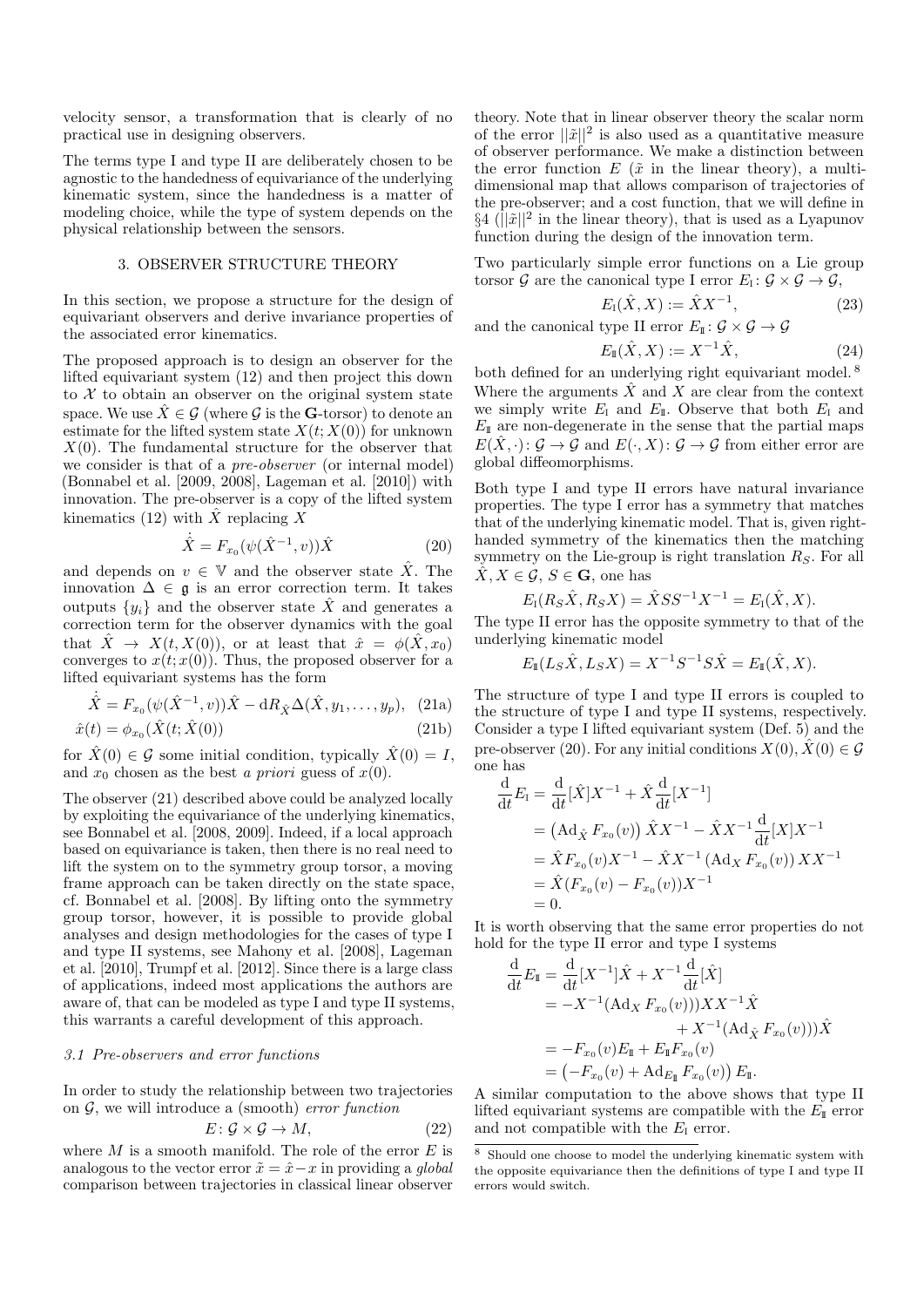The analyses for type I and type II systems have many similarities but vary substantially in detail at the point where the outputs are considered. In the name of conceptual simplicity, and in order to keep the length of the paper within reason, we will concentrate on type I systems from this point on in this paper. Type I systems provide a model for a wide range of applications in mobile robotics that have motivated much of the authors' work in this area.

#### 3.2 Equivariant innovations

Since we will need to deal extensively with elements of all output spaces at the same time in the sequel we introduce notation. Define the product output space  $\mathcal Y$  by

$$
\mathcal{Y} = \mathcal{Y}_1 \times \cdots \times \mathcal{Y}_p.
$$
  
We will write  $y, \mathring{y}, e^I \in \mathcal{Y}$  with  

$$
y = (y_1, \dots, y_p), \quad \mathring{y} = (\mathring{y}_1, \dots, \mathring{y}_p), \quad e^I = (e_1^I, \dots, e_p^I)
$$

where  $e^{\mathrm{I}}$  is the output error that we will introduce in Definition 7 below.

The innovation is a function of the observer state  $\hat{X}\in\mathcal{G}$ and measurements  $y \in \mathcal{Y}$  with parameters  $\hat{y} \in \mathcal{Y}$ 

$$
\Delta: \mathcal{G} \times \mathcal{Y} \times \mathcal{Y} \to \mathfrak{g},
$$
  

$$
(\hat{X}, y; \hat{y}) \mapsto \Delta_{\hat{y}}(\hat{X}, y).
$$
 (25)

$$
(\Lambda, y, y) \mapsto \Delta_{\hat{y}}(\Lambda, y).
$$
  
atputs  $\hat{y}_i = h_i(x_0)$  are impo

The reference outputs  $\mathring{y}_i = h_i(x_0)$  are important constant parameters in the observer design and it is useful to keep them explicitly in the notation. The driving term in (21) is actually  $-dR_{\hat{X}}\Delta = -\Delta \hat{X}$ , however, since the goal of our work is to design equivariant observers then it is appropriate to left trivialize the innovation to the Lie algebra. In general, one may allow  $\Delta$  to also depend on velocity and time, however, neither of these generalizations lead to any advantage in observer design (Lageman et al. [2010]) and the development is simpler and more direct without the added complexity. Where the arguments  $(\hat{X}, y; \hat{y})$  are clear from context we will simply write  $\Delta$ .

Definition  $6.$  An innovation  $(25)$  is termed *equivariant* if for all  $S \in \mathbf{G}$ ,  $y_i, \mathring{y}_i \in \mathcal{Y}_i$ , then

$$
\Delta_{\hat{y}}(R_S\hat{X},\rho^1(S,y_1),\ldots,\rho^p(S,y_p))=\Delta_{\hat{y}}(\hat{X},y_1,\ldots,y_p).
$$

The key advantage of working with an equivariant innovation is that the observer design problem can be reduced to a Lyapunov argument in suitable error coordinates. The structure developed so far leads to the following theorem. Theorem 1. Consider a type I lifted system (Def. 5) with the observer (21). Then the dynamics of the canonical error  $E_I$  is autonomous if and only if the innovation term  $\Delta$  is equivariant. The autonomous error dynamics for an equivariant innovation has the form

$$
\frac{d}{dt}E_{\rm I} = -\mathrm{d}R_{E_{\rm I}}(I)\Delta_{\hat{y}}(E_{\rm I},\hat{y}).\tag{26}
$$

Proof: The error dynamics is given by

$$
\frac{\mathrm{d}}{\mathrm{d}t}E_1 = \frac{\mathrm{d}}{\mathrm{d}t}[\hat{X}]X^{-1} + \hat{X}\frac{\mathrm{d}}{\mathrm{d}t}[X^{-1}]
$$
\n
$$
= (\mathrm{Ad}_{\hat{X}} F_{x_0}(v)) \hat{X}X^{-1} - \Delta_{\hat{y}}(\hat{X}, y)\hat{X}X^{-1}
$$
\n(27)

$$
= (\mathrm{Ad}_{\hat{X}} F_{x_0}(v)) XX^{-1} - \Delta_{\hat{y}}(X, y) XX^{-1} - \hat{X} X^{-1} (\mathrm{Ad}_X F_{x_0}(v)) XX^{-1} = -\Delta_{\hat{y}}(\hat{X}, y) E_1.
$$
 (28)

If  $\Delta_{\hat{y}}(\hat{X}, y)$  is equivariant then

$$
\Delta_{\mathring{y}}(\hat{X}, y) = \Delta_{\mathring{y}}(R_{X^{-1}}\hat{X}, \mathring{y}) = \Delta_{\mathring{y}}(E_{\rm I}, \mathring{y})
$$

and the error dynamics are autonomous and of the form (26).

On the other hand, if the error dynamics are autonomous then from (28)

$$
\Delta_{\hat{y}}(\hat{X}, y) = -\mathrm{d}R_{E_1^{-1}}\frac{\mathrm{d}}{\mathrm{d}t}E_1
$$

and the right hand side is a function only of  $E_i$ ; that is, it cannot depend independently on the signals  $\hat{X}$ , X or y. Since the error is equivariant then for any  $S \in \mathbf{G}$  one has  $E_1(R_S\hat{X}, R_SX) = E_1(\hat{X}, X)$  and autonomy of the above expression ensures that

$$
dR_{E_1(R_S\hat{X},R_SX)^{-1}} \frac{d}{dt} E_1(R_S\hat{X},R_SX) = dR_{E_1^{-1}} \frac{d}{dt} E_1.
$$
  
Write  $\Delta_{\hat{y}}(\hat{X}, y) = \Delta_{\hat{y}}(\hat{X}, \rho^i(X, \hat{y}))$  and compute  

$$
\Delta_{\hat{y}}(R_S\hat{X}, \rho^i(S, y)) = \Delta_{\hat{y}}(R_S\hat{X}, \rho^i(R_SX, \hat{y}))
$$

$$
= -dR_{E_1(R_S\hat{X},R_SX)^{-1}} \frac{d}{dt} E_1(R_S\hat{X},R_SX)
$$

$$
= -dR_{E_1^{-1}} \frac{d}{dt} E_1 = \Delta_{\hat{y}}(\hat{X}, \rho^i(X, \hat{y}))
$$

$$
= \Delta_{\hat{y}}(\hat{X}, y).
$$

It follows that the innovation is equivariant.  $\Delta$ 

### 3.3 Output errors

Since we will ultimately construct an invariant innovation based on invariant cost functions on the output spaces, we introduce output error coordinates that are adapted to the given equivariance structure.

Definition 7. Consider a lifted equivariant system (Def. 3). Given an estimate  $\hat{X} \in \mathcal{G}$  then define the type I output error  $e_i^{\mathrm{I}}: \mathcal{G} \times \mathcal{Y}_i \to \mathcal{Y}_i$  by

$$
e_i^{\mathrm{I}}(\hat{X}, y_i) := \rho^i(\hat{X}^{-1}, y_i). \tag{29}
$$

Where the arguments are clear from context we will simply write  $e_i^{\mathrm{I}}$ .

Note that  $e_i^{\text{I}}$  is implementable, since  $y_i$  is measured and  $\hat{X}$ is known from the observer state. The error  $e_i^{\text{I}}(\hat{X}, y_i)$  has a natural equivariance;

$$
e_i^{\mathrm{I}}(R_S \hat{X}, \rho^i(S, y_i)) = \rho^i((R_S \hat{X})^{-1}, \rho^i(S, y_i))
$$
  
=  $\rho^i(S^{-1} \hat{X}^{-1}, \rho^i(S, y_i))$   
=  $\rho^i(\hat{X}^{-1}, \rho^i(S^{-1}, \rho^i(S, y_i)))$   
=  $\rho^i(\hat{X}^{-1}, y_i) = e_i^{\mathrm{I}}(\hat{X}, y_i)$ 

associated with the equivariance of the underlying system kinematics. Indeed, the error  $e_i^{\text{I}}$  inherits this equivariance from the symmetry of the output  $y_i$  encoded in the  $\rho^i$ group action. The above construction is a specific example of an invariant output error (Bonnabel et al. [2008]).

This invariance leads to the following structure

$$
e_i^{\mathrm{I}}(\hat{X}, y_i) = \rho^i(\hat{X}^{-1}, \rho^i(X, \mathring{y}_i)) = \rho^i(X\hat{X}^{-1}, \mathring{y}_i)
$$
  
=  $\rho^i(E_1^{-1}, \mathring{y}_i) = e_i^{\mathrm{I}}(E_1^{-1}, \mathring{y}_i)$ 

It follows that for  $\hat{X} = X$ , then  $e_i^{\text{I}} = \hat{y}_i$ , that is  $e_i^{\text{I}}$  is 'centred' on the reference  $\mathring{y}_i$ . The above computation also demonstrates that  $e_i^{\text{I}}$  is adapted to the  $E_1$  error.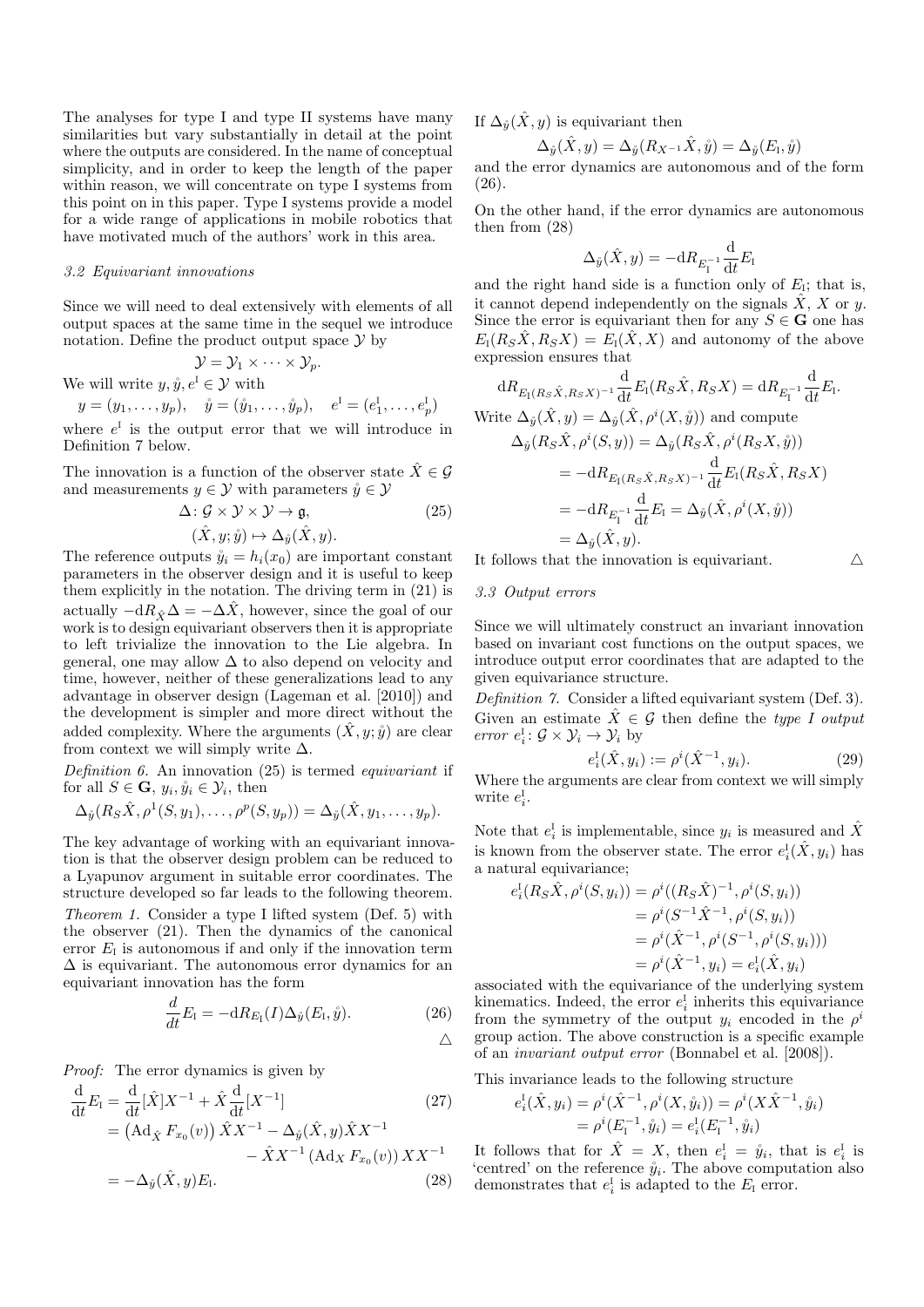Example 1.5. Recall the scenario described in Example 1.1. The reference output was  $\dot{y} = \mathbf{e}_3$  with measurement  $y = \rho(X, \mathbf{e}_3) = X^\top \mathbf{e}_3$ .

The output error is

$$
e^{I} = \rho(\hat{X}^{-1}, y) = \hat{X}y.
$$

This can be written

$$
e^{\mathbf{I}} = \hat{X} X^{\top} \mathbf{e}_3 = \hat{X} X^{\top} \mathbf{e}_3 = E_1 \mathbf{e}_3 = \rho (E_1^{-1}, \mathbf{e}_3).
$$

 $\triangle$ 

Remark 1. In prior work (Trumpf et al. [2012], Lageman et al.  $[2010]$  an output  $y_i$  was termed complementary to an invariant system on the Lie-group if it had the opposite equivariance to that of the group kinematics. In those papers, complementary outputs to a left equivariant system would have right symmetry, and vice versa. The equivalent situation in the present development has the underlying symmetry of the kinematics as the primary equivariance. However, type I systems are defined in such a way that they have the opposite equivariance on the group when written without group action on the Lie algebra. The measurement  $y_i$  has the underlying symmetry of the kinematics, and hence, in the old language, is a complementary measurement for a type I system.

Type II systems have a matching equivariance on the group when written in their direct velocity parameterization. The measurement  $y_i$  also has the same handed equivariance. Such measurements were termed compatible measurements in prior work.  $\triangle$ 

## 4. OBSERVER DESIGN METHODOLOGY

The approach taken in this paper is to define invariant cost functions on the output spaces. Properly chosen, these functions can be lifted and aggregated to define a Lyapunov function in error coordinates on the G-torsor  $\mathcal G$ that has a global minimum at the identity with positive definite Hessian. Since the error dynamics of the system are autonomous, a straightforward Lyapunov design leads to desirable observer behaviour.

Definition 8. An invariant cost function at  $\mathring{y}_i$  on the output space  $\mathcal{Y}_i$  is a function  $\ell^i_{\hat{y}_i} : \mathcal{G} \times \mathcal{Y}_i \to \mathbb{R}^+, (\hat{X}, y_i) \mapsto$  $\ell^i_{\mathring{y}_i}(\hat{X}, y_i)$  such that for all  $S \in \mathbf{G}$ 

$$
\ell^i_{\mathring{y}_i}(R_S\hat{X},\rho^i(S,y_i)):=\ell^i_{\mathring{y}_i}(\hat{X},y_i)
$$

and  $(I, \hat{y}_i)$  is a global minimum of the cost.

The cost is termed non-degenerate if the Hessian in the second variable,  $Hess_2 \ell_{\hat{y}_i}^i(I, \hat{y}_i) > 0$  is positive definite at  $(I, \mathring{y}_i).$ 

It is straightforward to verify that for an invariant cost function

$$
\ell_{\mathring{y}_i}^i(\hat{X}, y_i) = \ell_{\mathring{y}_i}^i(R_{\hat{X}^{-1}}\hat{X}, \rho^i(\hat{X}^{-1}, y_i)) = \ell_{\mathring{y}_i}^i(I, e_i^1) \n= \ell_{\mathring{y}_i}^i(I, \rho^i(E_1^{-1}, \mathring{y}_i)) = \ell_{\mathring{y}_i}^i(E_1, \mathring{y}_i)
$$
\n(30)

and hence  $\ell_{\hat{y}_i}^i$  can be directly written as a cost in terms of the error  $e_i^{\mathrm{I}}$  and in turn as a function of the group error  $E<sub>I</sub>$ . In fact, if one can find a single variable cost function on an output space  $\mathcal{Y}_i$ , then it is straightforward to build an invariant cost function using a related construction. Let  $f: \mathcal{Y}_i \to \mathbb{R}^+$  be a function with a global minimum at a point  $\mathring{y}_i$ . Define

$$
\ell_{\hat{y}_i}^i(\hat{X}, y_i) := f(\rho^i(\hat{X}^{-1}, y_i)) = f(e^{\mathrm{I}}).
$$

This function is invariant by construction since

$$
\ell_{\mathring{y}_i}^i(R_S \hat{X}, \rho^i(S, y_i)) = f(\rho^i(S^{-1} \hat{X}^{-1}, \rho(S, y_i)))
$$
  
=  $f(\rho^i(SS^{-1} \hat{X}^{-1}, y_i))$   
=  $f(\rho^i(\hat{X}^{-1}, y_i))$   
=  $\ell_{\mathring{y}_i}^i(\hat{X}, y_i).$ 

The global minimum is a direct consequence of the global minimum of f. Similarly, if f is non-degenerate at  $\hat{y}_i$  then  $\ell^i_{\mathring{y}_i}$  is non-degenerate.

The aggregate cost that we consider is written as a function

$$
\ell_{\hat{y}} \colon \mathcal{G} \times \mathcal{Y} \to \mathbb{R}^+,
$$

$$
\ell_{\hat{y}}(\hat{X}, y) := \sum_{i=1}^{n} \ell_{\hat{y}_i}^i(\hat{X}, y_i).
$$
(31)

This cost is a function over the product of the observer state space and all output spaces that depends on a set of parameters  $\mathring{y} \in \mathcal{Y}$ .

If all the cost functions are invariant then, recalling (30), the aggregate cost function can be written

$$
\ell_{\hat{y}}(\hat{X}, y) = \sum_{i=1}^{p} \ell_{\hat{y}_i}^{i}(E_{\text{I}}, \hat{y}_i) = \ell_{\hat{y}}(E_{\text{I}}, \hat{y})
$$

Thus, the aggregate cost can be rewritten as an error cost  $\ell_{\hat{y}}(\cdot,\hat{y})\colon \mathcal{G} \to \mathbb{R}^+$  in the coordinate  $E_I$  on the **G**-torsor  $\mathcal{G}$ that depends on constant parameters  $\hat{y}$ . Although they have the same algebraic form, we will make a distinction between the *aggregate cost*  $\ell_{\hat{y}}$  with domain  $\mathcal{G} \times \mathcal{Y}$  and the error cost  $\ell_{\hat{y}}(\cdot,\hat{y})$  with domain G. The fact that the error cost is a map from  $\mathcal G$  to  $\mathbb R^+$  makes it suitable to use in the Lyapunov design procedure that we propose later in the section.

*Lemma 3.* Assume that  $\ell_{\hat{y}_i}^i(\hat{X}, y_i)$  are non-degenerate invariant cost functions at  $\hat{y}_i$  for  $i = 1, \ldots, p$ . Then the aggregate cost  $\ell_{\hat{y}}: \mathcal{G} \times \mathcal{Y} \to \mathbb{R}^+, (\hat{X}, y) \mapsto \ell_{\hat{y}}(\hat{X}, y)$  is invariant. The error cost  $\ell_{\hat{y}}(\cdot, \hat{y})$ :  $\mathcal{G} \to \mathbb{R}^+, E_I \mapsto \ell_{\hat{y}}(E_I, \hat{y})$ has a global minimum at  $E_{I} = I$ . Moreover, if

$$
\bigcap_{i=1}^p \mathrm{stab}_{\rho^i}(\mathring{y}_i) = \{I\}
$$

then  $\ell_{\hat{y}}(\cdot,\hat{y})$  is non-degenerate at I.  $\Delta$ 

Proof: Invariance of the aggregate cost is straightforward consequence of invariance of the individual output costs. The global minimum of the error cost follows from the fact that all the output costs in output error coordinates have global minima at  $(I, \hat{y}_i)$  (30).

Let  $\mathfrak{s}_i = \ker \mathrm{d} \rho_{\hat{y}_i}^i(I)$  denote the Lie-algebra associated with  $\cap$  $\operatorname{stab}_{\rho^i}(\mathring{y}_i)$ . It is straightforward to verify that  $\mathrm{stab}_{\rho^i}(\mathring{y}_i) = \{I\}$  is equivalent to  $\bigcap \mathfrak{s}_i = \{0\}.$ 

For each output cost  $\ell^i_{\hat{y}_i}(E_{\rm I},\hat{y}_i)$  in error coordinates, compute the differential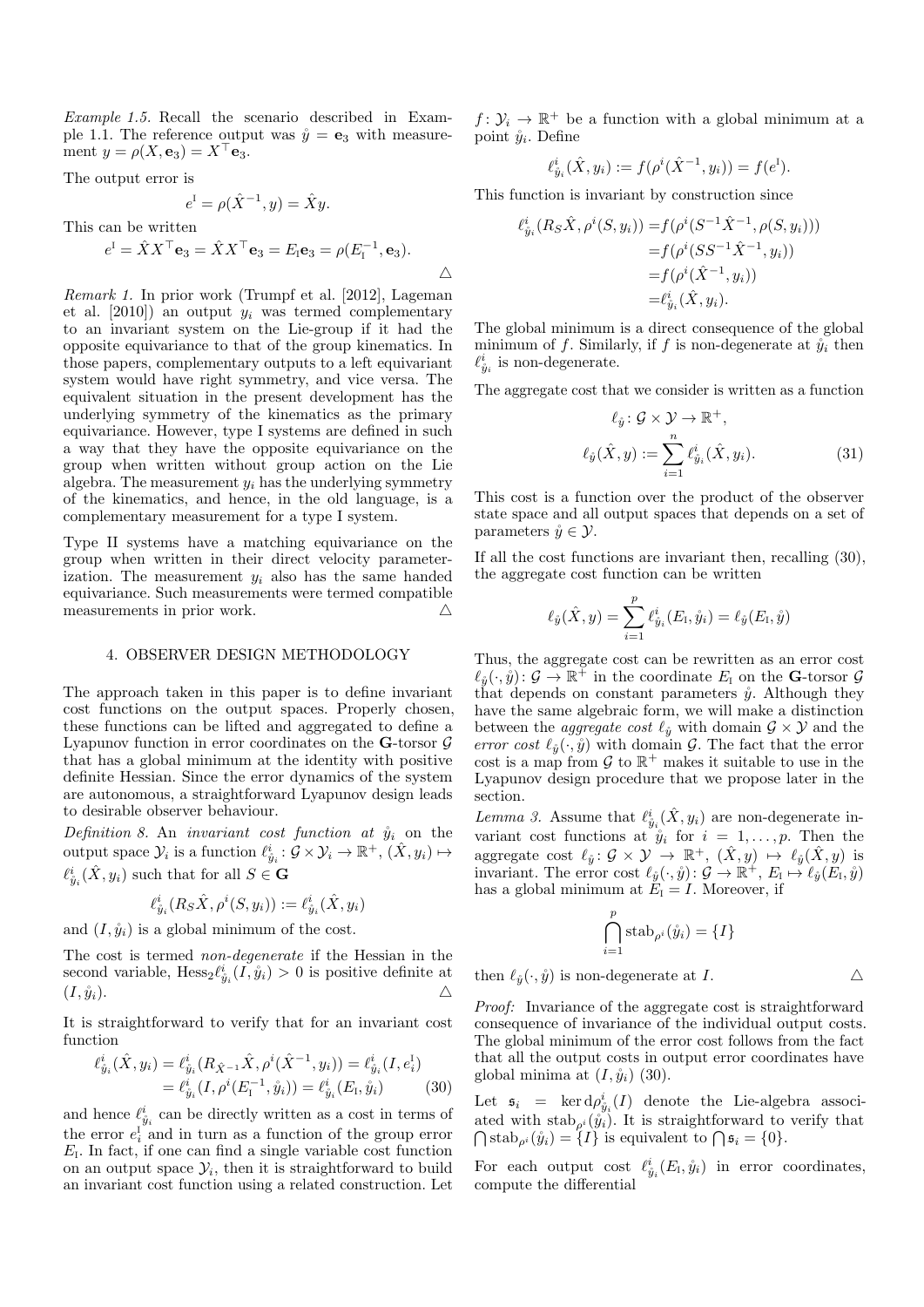$$
d_1 \ell_{\mathring{y}_i}^i(E_1, \mathring{y}_i) = D_{E_1} \ell_{\mathring{y}_i}^i(I, \rho^i(E_1^{-1}, \mathring{y}_i))
$$
  
\n
$$
= d_2 \ell_{\mathring{y}_i}^i(I, e^I) D_{E_1} \rho_{\mathring{y}_i}^i(E_1^{-1})
$$
  
\n
$$
= d_2 \ell_{\mathring{y}_i}^i(I, e^I) d \rho_{\mathring{y}_i}^i(E_1^{-1}) D_{E_1} \text{inv}(E_1)
$$
  
\n
$$
= -d_2 \ell_{\mathring{y}_i}^i(I, e^I) d \rho_{\mathring{y}_i}^i(E_1^{-1}) d L_{E_1^{-1}}(I) d R_{E_1^{-1}}(E_1)
$$
 (33)

where  $d_1$  and  $d_2$  indicate differential with respect to the first and second argument respectively,  $D_{E_1}$  is the Fréchet derivative with respect to the argument  $E_I$ , inv $(E)$  =  $E_1^{-1}$  and we use the well known formula d inv $(X)$  =  $-dL_{X^{-1}}(I) \circ dR_{X^{-1}}(X)$ . Evaluating this expression at  $E_{\rm I} = I$  one obtains

$$
\mathrm{d}_1 \ell^i_{\hat{y}_i}(I, \hat{y}_i) = -\mathrm{d}_2 \ell^i_{\hat{y}_i}(I, \hat{y}_0) \mathrm{d} \rho^i_{\hat{y}_i}(I).
$$

Since  $(I, \mathring{y}_i)$  is a global minimum of  $\ell^i_{\mathring{y}_i}$  then  $\mathrm{d}_2 \ell^i_{\mathring{y}_i}(I, \mathring{y}_i) = 0$ and  $d_1 \ell^i_{\hat{y}_i}(I, \hat{y}_i) = 0$  as expected at a global minimum.

The Hessian operator tensors

$$
\operatorname{Hess}_{1}\ell_{\hat{y}_{i}}^{i}(I, \hat{y}_{i})\colon T_{I}\mathbf{G} \to T_{I}^{*}\mathbf{G}
$$

$$
\operatorname{Hess}_{2}\ell_{\hat{y}_{i}}^{i}(I, \hat{y}_{i})\colon T_{\hat{y}_{i}}\mathcal{X} \to T_{\hat{y}_{i}}^{*}\mathcal{X}
$$

that map tangent vectors to co-vectors are intrinsically defined at a critical point of the cost (Absil et al. [2008]). From the above derivation, standard computation shows that the relationship between the Hessian operators is given by

$$
\text{Hess}_{1}\ell_{\mathring{y}_{i}}^{i}(I,\mathring{y}_{i})=\mathrm{d}\rho_{\mathring{y}_{i}}^{i}(I)^{\star}\text{Hess}_{2}\ell_{\mathring{y}_{i}}^{i}(I,\mathring{y}_{0})\mathrm{d}\rho_{\mathring{y}_{i}}^{i}(I)
$$

where  $d\rho_{\hat{y}_i}^i(I)$ <sup>\*</sup> denotes the pull back  $d\rho_{\hat{y}_i}^i(I)$ <sup>\*</sup>:  $T_{\hat{y}_i}^{\star}$   $X \to$  $T_I^{\star}$ **G** induced by  $d\rho_{\hat{y}_i}^i$ . Since  $Hess_2\ell_{\hat{y}_i}^i(I,\hat{y}_0)$  is positive definite then it follows that  $Hess_1 \ell_{\hat{y}_i}^i(I, \hat{y}_i)$  is positive semidefinite with kernel

$$
\ker \operatorname{Hess}_{1} \ell^{i}_{\hat{y}_{i}}(I, \hat{y}_{i}) = \ker d\rho^{i}_{\hat{y}_{i}}(I) = \mathfrak{s}_{i}.
$$

One has that

$$
\text{Hess}_{1}\ell_{\hat{y}}(I,\hat{y}) = \sum_{i=1}^{n} \text{Hess}_{1}\ell_{\hat{y}_{i}}^{i}(I,\hat{y}_{i}).
$$

Since  $\bigcap \mathfrak{s}_i = \{0\}$ , it follows that  $\text{Hess}_1\ell_{\hat{y}}(I,\hat{y}) > 0$  is positive definite. 4

For type I systems (with constant parameters  $\hat{y}$ ) the error cost  $\ell_{\hat{y}}(\cdot,\hat{y})$  on the **G**-torsor G can be thought of directly as a candidate Lyapunov function for the design of the observer. The design process can be undertaken explicitly working with the algebraic structure of the problem or tackled using the general theory presented later in the section. It is illustrative to consider an example first, and show how a practical problem can be approached using classical Lyapunov design methodology and simple algebraic manipulations.

Example 1.6. Recall the scenario described in Example 1.1. The reference output is  $\mathring{y} = \mathbf{e}_3$  with measurement  $y = \rho(X, \mathbf{e}_3) = X^\top \mathbf{e}_3$  and output error  $e^I = \hat{X}y = E_I \mathbf{e}_3$ .

We propose an output cost based on the chordal distance on the sphere  $S^2 \subset \mathbb{R}^3$ ,

$$
\ell_{\mathbf{e}_3}(\hat{X}, y) = \frac{1}{2} ||\hat{X}y - \mathbf{e}_3||^2.
$$

The invariance of the cost is a consequence of the invariance of the Euclidean norm operator with respect to rotation

$$
\frac{1}{2}||Q\hat{X}y - Q\mathbf{e}_3||^2 = \frac{1}{2}||Q(\hat{X}y - \mathbf{e}_3)||^2 = \frac{1}{2}||\hat{X}y - \mathbf{e}_3||^2
$$

for any  $Q \in SO(3)$ . Applying the rotation  $\hat{X}^{-1}$ , it follows that

$$
\ell_{\mathbf{e}_3}(\hat{X}, y) = \frac{1}{2} ||e^{\mathbf{I}} - \mathbf{e}_3||^2 = \frac{1}{2} ||E_1 \mathbf{e}_3 - \mathbf{e}_3||^2 = \ell_{\mathbf{e}_3}(E_1, \mathbf{e}_3)
$$

as expected. Clearly  $\ell_{\mathbf{e}_3}$  has a unique minimum at the point  $e^I = e_3$  corresponding to  $E_I = I$ . It is straightforward to see that the cost is non-degenerate since it is the restriction of a non-degenerate quadratic function on  $\mathbb{R}^{3\times3}$ to  $SO(3)$ .

Taking the time-differential of  $\ell_{\mathbf{e}_3}(E_1, \mathbf{e}_3)$  along error dynamics  $\dot{E}_{I} = -\Delta E_{I}$  with  $\Delta \in \mathfrak{so}(3)$  yields

$$
\frac{\mathrm{d}}{\mathrm{d}t} \ell_{\mathbf{e}_3}(E_1, \mathbf{e}_3) = (E_1 \mathbf{e}_3 - \mathbf{e}_3)^\top \dot{E}_1 \mathbf{e}_3 \n= -(E_1 \mathbf{e}_3 - \mathbf{e}_3)^\top \Delta E_1 \mathbf{e}_3 \n= -(e^I - \mathbf{e}_3)^\top \Delta e^I \n= - \text{tr} (e^I (e^I - \mathbf{e}_3)^\top \Delta).
$$

Define the orthogonal projection onto the skew-symmetric matrices with respect to the trace inner product  $tr(Z_1^\top Z_2)$ on  $\mathbb{R}^{n \times n}$ ,  $\mathbb{P}_{\mathfrak{so}(3)}$ :  $\mathbb{R}^{3 \times 3} \to \mathfrak{so}(3)$ , by

$$
\mathbb{P}_{\mathfrak{so}(3)}(Z) := \frac{1}{2}(Z - Z^{\top}).
$$

Since  $\Delta \in \mathfrak{so}(3)$  then

 $\mathrm{tr}\left( e^{\mathrm{I}}(e^{\mathrm{I}}-\mathbf{e}_3)^{\top} \Delta \right) = \mathrm{tr} \left( \mathbb{P}_{\mathfrak{so}(3)}\left( e^{\mathrm{I}}(e^{\mathrm{I}}-\mathbf{e}_3)^{\top} \right) \Delta \right).$ This leads us to propose the innovation

$$
\Delta := k \left[ \mathbb{P}_{\mathfrak{so}(3)} \left( e^{\mathrm{I}} (e^{\mathrm{I}} - \mathbf{e}_3)^{\top} \right) \right]^{\top}
$$

$$
= k \frac{1}{2} \left( -e^{\mathrm{I}} \mathbf{e}_3^{\top} + \mathbf{e}_3 e^{\mathrm{I}^{\top}} \right)^{\top}
$$

$$
= \frac{k}{2} \left( -\mathbf{e}_3 e^{\mathrm{I}^{\top}} + e^{\mathrm{I}} \mathbf{e}_3^{\top} \right) = \frac{k}{2} (\mathbf{e}_3 \times e^{\mathrm{I}}) \times
$$

for  $k > 0$  a scalar gain and where the last line follows from the identity  $u w^{\top} - w u^{\top} = (w \times u)_{\times}$  for  $u, w \in \mathbb{R}^3$ . Note that the innovation  $\Delta$  is implementable since it is a function of known variables  $e^I$  and  $e_3$ . Written in terms of the observer state  $\hat{X}$  and measurement y one has

$$
\Delta_{\mathbf{e}_3}(\hat{X}, y) = \frac{k}{2} (\mathbf{e}_3 \times \hat{X} y)_{\times}.
$$
 (34)

To see that the innovation is equivariant compute

$$
\Delta_{\mathbf{e}_3}(R_Q\hat{X}, \rho(Q, y)) = \Delta_{\mathbf{e}_3}(\hat{X}Q, Q^\top y))
$$
  
= 
$$
\frac{k}{2}(\mathbf{e}_3 \times \hat{X}QQ^\top y)_{\times}
$$
  
= 
$$
\frac{k}{2}(\mathbf{e}_3 \times \hat{X}y)_{\times} = \Delta_{\mathbf{e}_3}(\hat{X}, y).
$$

The observer that we consider is then, using (21), (13) and (34),

$$
\dot{\hat{X}} = \hat{X}\Omega_{\times} - \frac{k}{2} (\mathbf{e}_3 \times \hat{X}y)_{\times} \hat{X},
$$
 (35a)

$$
\hat{x}(t) = \hat{X}(t)\mathbf{e}_3.
$$
\n(35b)

It follows from Theorem 1 that the error dynamics are

$$
\dot{E}=-\frac{k}{2}(\mathbf{e}_3\times E_1\mathbf{e}_3)_\times E_1.
$$

With this choice it is easily verified that

$$
\frac{\mathrm{d}}{\mathrm{d}t}\ell_{\mathbf{e}_3}(E_1,\mathbf{e}_3)=-\frac{k}{2}\|(\mathbf{e}_3\times e^I)\times\|^2_F=-k\|\mathbf{e}_3\times e^I\|^2.
$$

From Lyapunov theory, see e.g. Khalil [1996], it follows that  $E<sub>I</sub>$  converges to the largest forward invariant set contained in  $\{E_I \in SO(3) \mid \mathbf{e}_3 \times E_I \mathbf{e}_3 = 0\}.$   $\triangle$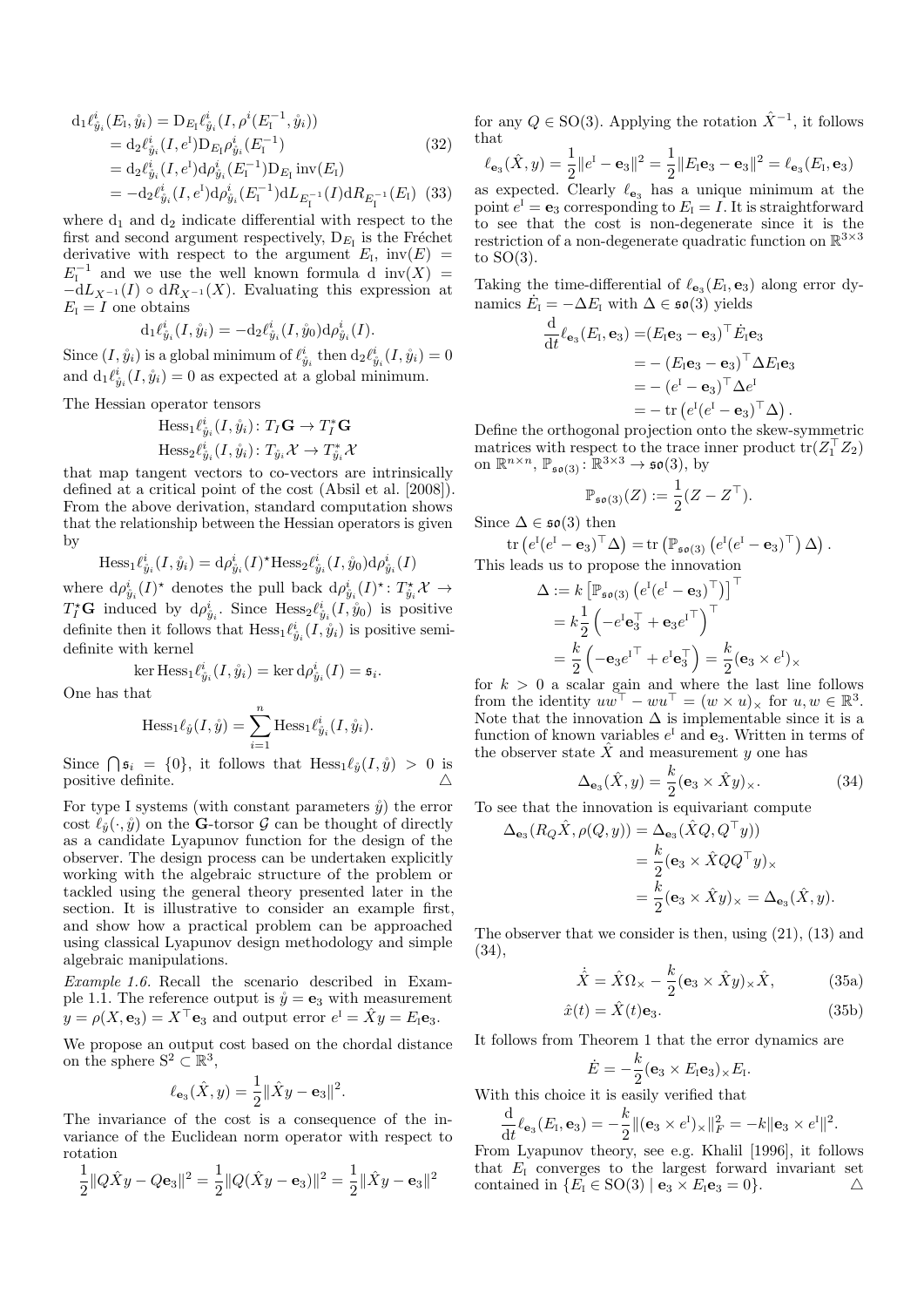A key aspect of the proposed design methodology is that the explicit Lyapunov design process is relatively straightforward to undertake and leads to effective observer construction. We go on to show that this approach to observer design will always yield an implementable observer construction by considering the general case.

Consider the time differential of  $\ell_{\hat{y}}(\cdot,\hat{y})$  along solutions of a type I system with observer (21) and for constant reference outputs  $\hat{y}$ . One has

$$
\frac{d}{dt}\ell_{\hat{y}}(E_{I}, \mathring{y}) = d_{1}\ell_{\hat{y}}(E_{I}, \mathring{y}) \left[ \frac{d}{dt} E_{I} \right]
$$
\n
$$
= -\sum_{i=1}^{n} D_{E_{I}} \ell_{\hat{y}_{i}}^{i} (I, \rho_{\hat{y}_{i}}^{i} (E_{I}^{-1})) \left[ dR_{E_{I}}(I)\Delta \right]
$$
\n
$$
= -\sum_{i=1}^{n} d_{2} \ell_{\hat{y}_{i}}^{i} (I, e^{I}) D_{E_{I}} \rho_{\hat{y}_{i}}^{i} (E_{I}^{-1}) \left[ dR_{E_{I}}(I)\Delta \right]
$$
\n
$$
= -\sum_{i=1}^{n} d_{2} \ell_{\hat{y}_{i}}^{i} (I, e^{I}) d\rho_{\hat{y}_{i}}^{i} (E_{I}^{-1}) D_{E_{I}} \text{inv}(E_{I}) \left[ dR_{E_{I}}(I)\Delta \right]
$$
\n
$$
= \sum_{i=1}^{n} d_{2} \ell_{\hat{y}_{i}}^{i} (I, e^{I}) d\rho_{\hat{y}_{i}}^{i} (E_{I}^{-1}) dL_{E_{I}^{-1}}(I) [\Delta]
$$
\n
$$
= \sum_{i=1}^{n} d_{2} \ell_{\hat{y}_{i}}^{i} (I, e^{I}) d\rho_{e_{i}}^{i} (I) [\Delta]. \qquad (36)
$$

The transition from line 4 to 5 is based on the derivation in (32) to (33) along with the cancelation  $dR_{E_1^{-1}} dR_{E_1} = id$ . For the final line, observe that

$$
D_Y[\rho(XY, z)] = D_Y[\rho(Y, \rho(X, z))]
$$
  
= d<sub>1</sub>ρ(Y, ρ(X, z))  
= d<sub>ρ<sub>ρ</sub>(X, z)</sub>(Y)

and

$$
D_Y[\rho(XY, z)] = D_Y[\rho(L_X(Y), z)]
$$
  
= d<sub>1</sub> $\rho(L_X(Y), z)$  o d<sub>L<sub>X</sub></sub>(Y)  
= d<sub>\rho<sub>z</sub></sub>(XY) o d<sub>L<sub>X</sub></sub>(Y).

It follows that

$$
\mathrm{d}\rho_z(XY)\circ\mathrm{d}L_X(Y)=\mathrm{d}\rho_{\rho(X,z)}(Y).
$$

Setting  $X = E_1^{-1}$ ,  $Y = I$  and  $z = \hat{y}_i$  verifies (36).

Equation (36) is of critical importance in the design of observers since the resulting relationship for  $\frac{d}{dt} \ell_{\hat{y}}$  is expressed entirely in terms of known variables. The individual cost functions  $\ell_{\hat{y}_i}^i$  are known, and their differentials with respect to the second argument  $\mathrm{d}_2\ell^i_{\mathring{y}_i}(\mathring{y}_i,e^{\mathrm{I}})$  can be computed. The error  $e^{\mathrm{I}}$  is implementable,  $\mathring{y}_i$  is known and the first term in the expansion can be computed. The group action  $\rho^i$  is known and the output  $y_i$  is measured so that the second term is also implementable.

To provide a general framework for the design of the innovation  $\Delta$  based on (36) we need to provide a methodology to take the differential information  $\sum_{i=1}^n \mathrm{d}_2 \ell_{\hat{y}_i}^i(I, e^I) \mathrm{d}_{\rho} \hat{\rho}_{\epsilon}^{\dagger}$  $\overset{i}{e^{\text{I}}_i}(I),$ that can be thought of as an element of the dual  $\mathfrak{g}^*$  to the Lie-algebra g, and map this to an element  $\Delta \in \mathfrak{g}$ . In Example 1.6 this correspondence was undertaken algebraically using the structure of the trace operator and the projection  $\mathbb{P}_{\mathfrak{so}}(3)$ . In general, an elegant and well motivated approach to lifting a differential to a tangent vector is done

by defining a Riemannian metric and using the gradient construction.

Remark 2. It is worth noting that gradient innovation construction is not the only option for observer design. A more general structure would be to consider general gain maps

$$
K_{\mathring{y}}(\hat{X},y) \colon \mathfrak{g}^{\star} \to \mathfrak{g}.
$$

This is the situation encountered in recent work on deterministic optimal observer design (Zamani et al. [2013]). Further discussion of general gain maps is beyond the scope of the present work.

Let  $\langle \cdot, \cdot \rangle : \mathfrak{g} \times \mathfrak{g} \to \mathbb{R}$  be a positive definite inner product on g. It is straightforward to place a right invariant Riemannian metric on **G** induced by the inner product  $\langle \cdot, \cdot \rangle$ ,

$$
\langle \mathrm{d}R_S V, \mathrm{d}R_S W \rangle_S = \langle V, W \rangle
$$

where  $dR_SV$  and  $dR_SW \in T_S\mathbf{G}$  are arbitrary elements of the tangent space of  $\tilde{G}$  at  $S$  expressed as right translations of elements  $V, W \in \mathfrak{g}$  of the Lie-algebra.

Remark 3. For a matrix Lie-group, with matrix Liealgebra, a simple and effective choice of inner product is the trace inner product

$$
\langle V, W \rangle := \text{tr}(V^\top W). \qquad \qquad \triangle
$$

By identification, the above construction induces an invariant Riemannian metric on the **G**-torsor  $\mathcal G$  where invariance is to be interpreted with respect to the natural G-action. The *gradient* of a function  $f: \mathcal{G} \to \mathbb{R}$ , denoted grad f, is defined implicitly by

$$
\langle \operatorname{grad} f(S), \mathrm{d} R_S W \rangle = \mathrm{D}_S f(S) [\mathrm{d} R_S W],
$$

for all  $W \in \mathfrak{g} \equiv T_I \mathcal{G}$  (or equivalently  $dR_S W \in T_S \mathcal{G}$ ), and for grad  $f(S) \in T_S \mathcal{G}$ .

Consider the derivative  $D_{E_1} \ell_{\hat{y}}(E_1, \hat{y})$  of the aggregate cost taken in (the general) direction  $dR_{E_i}W \in T_{E_i}\mathcal{G}$  where  $W \in \mathfrak{g}$ . An analogous computation to (36) yields

$$
D_{E_{I}}\ell_{\hat{y}}(E_{I}, \hat{y})[dR_{E_{I}}W] = D_{E_{I}}\ell_{\hat{y}}(I, \rho_{\hat{y}_{i}}^{i}(E_{I}^{-1}, \hat{y}))[dR_{E_{I}}W]
$$

$$
= -\sum_{i=1}^{n} d_{2}\ell_{\hat{y}_{i}}^{i}(I, e^{I})d\rho_{e_{i}}^{i}(I)[W]. \qquad (37)
$$

The gradient with respect to the first variable  $E_I$  of the cost  $\ell_{\hat{y}}(E_{\text{I}},\hat{y})$  is then the solution to the implicit relationship

 $\langle \text{grad}_1 \ell_{\hat{y}}(E_{\text{I}}, \hat{y}), \text{d} R_{E_{\text{I}}} W \rangle$ 

$$
= -\sum_{i=1}^{n} d_2 \ell_{\hat{y}_i}^i(I, e^I) d\rho_{e_i}^i(I) [W] \tag{38}
$$

for arbitrary  $W \in \mathfrak{g}$  and  $\text{grad}_1 \ell_{\hat{y}}(E_1, \hat{y}) \in T_{E_1} \mathcal{G}$ . Looking at equations (36) and (38), a good gradient innovation fulfils  $\Delta(E_{\text{I}}, \mathring{y}) = k \text{d} R_{E_{\text{I}}^{-1}} \operatorname{grad}_{1} \ell_{\mathring{y}}(E_{\text{I}})$  $(39)$ 

I This choice will lead to a decrease of the cost

$$
\frac{\mathrm{d}}{\mathrm{d}t}\ell_{\mathring{y}}(E_{\mathrm{I}},\mathring{y})=-k\langle\mathrm{grad}_{1}\ell_{\mathring{y}}(E_{\mathrm{I}},\mathring{y}),\mathrm{grad}_{1}\ell_{\mathring{y}}(E_{\mathrm{I}},\mathring{y})\rangle\\ =-k\|\mathrm{grad}_{1}\ell_{\mathring{y}}(E_{\mathrm{I}},\mathring{y})\|^{2},
$$

providing the basis for the stability analysis of the observer given in Theorem 2. However, before this analysis is undertaken we still need to actually define an equivariant innovation according to Definition 6. To this end we simply extend the definition suggested by (39) to

$$
\Delta_{\hat{y}}(\hat{X}, y) := k \mathrm{d}R_{\hat{X}^{-1}} \operatorname{grad}_{1} \ell_{\hat{y}}(\hat{X}, y) \tag{40}
$$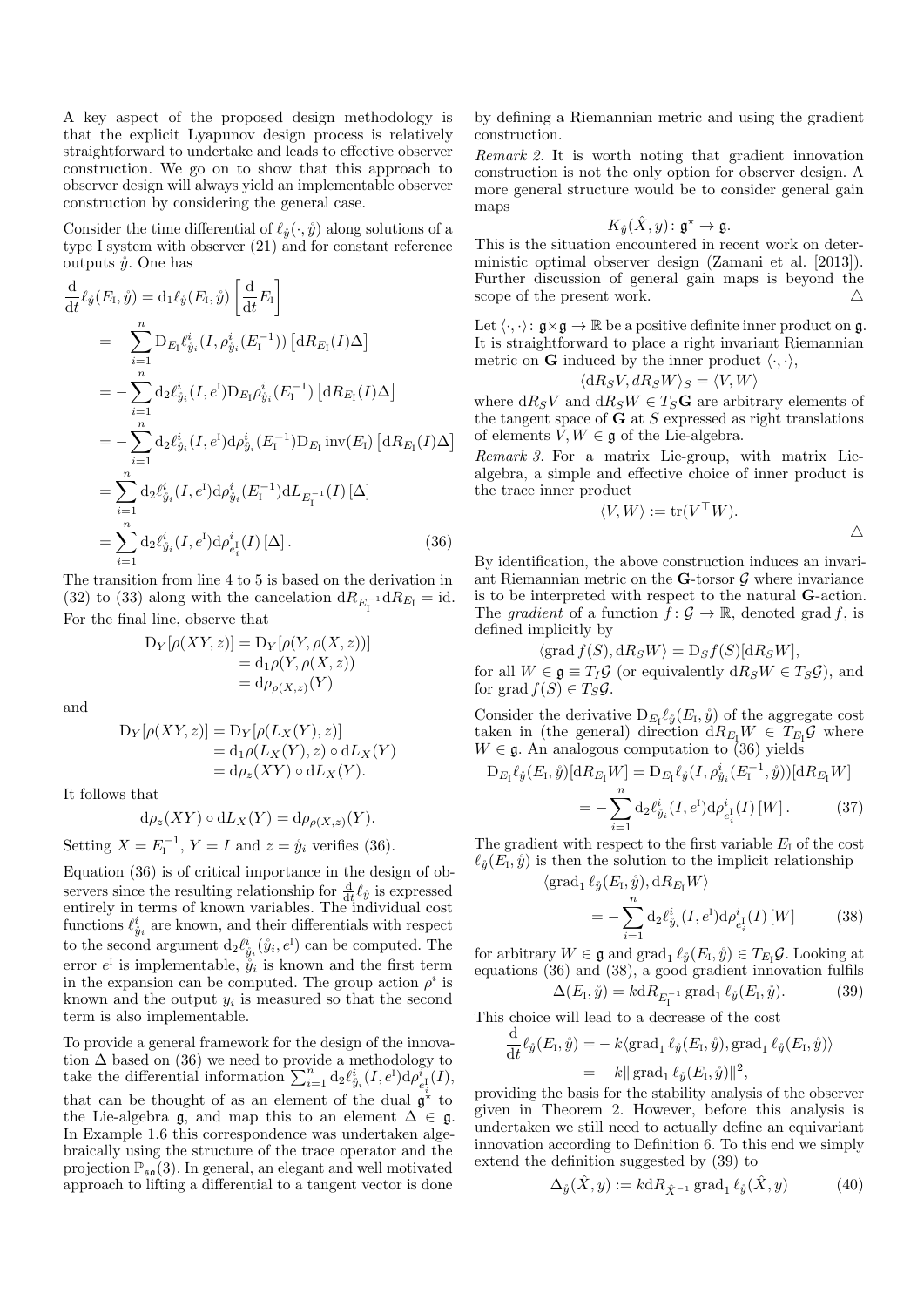for arbitrary  $\hat{X} \in \mathcal{G}$  and  $y \in \mathcal{Y}$ .

Lemma 4. Consider a type I lifted equivariant system (Definition 5) with an invariant aggregate cost  $\ell_i(\tilde{X}, y)$ (Equation (31)). Let  $\langle \cdot, \cdot \rangle$  be a right invariant Riemannian metric on  $\mathcal G$ . Then the innovation given by (40) is equivariant (Definition 6) and

$$
\Delta_{\mathring{y}}(\hat{X}, y) = \Delta_{\mathring{y}}(I, e^{\mathcal{I}}) = \Delta_{\mathring{y}}(E_{\mathcal{I}}, \mathring{y}).
$$

*Proof:* From (30) one has that for all  $W \in \mathfrak{g}$ 

$$
\begin{aligned} &\langle \mathrm{grad}_{1}\,\ell_{\mathring{y}_{i}}^{i}(R_{S}\hat{X},\rho^{i}(S,y_{i})), \mathrm{d}R_{R_{S}\hat{X}}W\rangle \\ &=\mathrm{d}_{1}\ell_{\mathring{y}_{i}}^{i}(R_{S}\hat{X},\rho^{i}(S,y_{i}))\left[\mathrm{d}R_{R_{S}\hat{X}}W\right] \\ &=\mathrm{d}_{1}\ell_{\mathring{y}_{i}}^{i}(R_{S}\hat{X},\rho^{i}(S,y_{i}))\circ \mathrm{d}R_{S}\left[\mathrm{d}R_{\hat{X}}W\right] \\ &=\mathrm{D}_{\hat{X}}\ell_{\mathring{y}_{i}}^{i}(R_{S}\hat{X},\rho^{i}(S,y_{i}))\left[\mathrm{d}R_{\hat{X}}W\right] \\ &=\mathrm{D}_{\hat{X}}\ell_{\mathring{y}_{i}}^{i}(\hat{X},y_{i})\left[\mathrm{d}R_{\hat{X}}W\right] \\ &=\mathrm{d}_{1}\ell_{\mathring{y}_{i}}^{i}(\hat{X},y_{i})\left[\mathrm{d}R_{\hat{X}}W\right] \\ &=\langle \mathrm{grad}_{1}\,\ell_{\mathring{y}_{i}}^{i}(\hat{X},y_{i}), \mathrm{d}R_{\hat{X}}W\rangle \\ &=\langle \mathrm{d}R_{S}\,\mathrm{grad}_{1}\,\ell_{\mathring{y}_{i}}^{i}(\hat{X},y_{i}), \mathrm{d}R_{S}\mathrm{d}R_{\hat{X}}W\rangle \\ &=\langle \mathrm{d}R_{S}\,\mathrm{grad}_{1}\,\ell_{\mathring{y}_{i}}^{i}(\hat{X},y_{i}), \mathrm{d}R_{R_{S}\hat{X}}W\rangle. \end{aligned}
$$

This implies

 $\operatorname{grad}_1 \ell_{\hat{y}_i}^i(R_S \hat{X}, \rho^i(S, y_i)) = \mathrm{d} R_S \operatorname{grad}_1 \ell_{\hat{y}_i}^i(\hat{X}, y_i).$ Using the suggestive notation

$$
\rho(S, y) := (\rho^1(S, y_1), \dots, \rho^p(S, y_p)),
$$

it then follows from (40) that

$$
\Delta_{\hat{y}}(R_S \hat{X}, \rho(S, y))
$$
  
=  $k dR_{(R_S \hat{X})^{-1}}$  grad<sub>1</sub>  $\ell_{\hat{y}}(R_S \hat{X}, \rho(S, y))$   
=  $k dR_{\hat{X}^{-1}} dR_{S^{-1}} dR_{S}$  grad<sub>1</sub>  $\ell_{\hat{y}}(\hat{X}, y)$   
=  $k dR_{\hat{X}^{-1}}$  grad<sub>1</sub>  $\ell_{\hat{y}}(\hat{X}, y)$   
=  $\Delta_{\hat{y}}(\hat{X}, y)$ 

showing that the gradient innovation is equivariant. In particular,

$$
\Delta_{\hat{y}}(\hat{X}, y) = \Delta_{\hat{y}}(R_{\hat{X}^{-1}} E_{\mathcal{I}}, \rho(\hat{X}^{-1}, \hat{y})) = \Delta_{\hat{y}}(I, e^{\mathcal{I}})
$$
  
=  $\Delta_{\hat{y}}(R_X E_{\mathcal{I}}, \rho(X, \hat{y})) = \Delta_{\hat{y}}(E_{\mathcal{I}}, \hat{y})$   
as claimed.

For a type I system, the observer for a gradient innovation associated with an invariant aggregate cost function is

$$
\dot{\hat{X}} = \text{Ad}_{\hat{X}^{-1}}(F_{x_0}(v))\hat{X} - k \text{ grad}_1 \ell_{\hat{y}}(\hat{X}, y), \quad (41a)
$$
  

$$
\hat{x}(t) = \phi_{x_0}(\hat{X}(t; \hat{X}(0)) \quad (41b)
$$

for  $\hat{X}(0) \in \mathcal{G}$  some initial condition, typically  $\hat{X}(0) = I$ and  $x_0$  chosen as the best *a-priori* guess of  $x(0)$ . For this observer, then Lemma 4 and Theorem 1 show that the associated error dynamics (26) are of gradient type

$$
\frac{\mathrm{d}}{\mathrm{d}t}E_{\mathrm{I}} = -\mathrm{d}R_{E_{\mathrm{I}}}\Delta = -k\,\mathrm{grad}_{1}\,\ell_{\hat{y}}(E_{\mathrm{I}},\hat{y}).
$$

Theorem 2. Consider a type I lifted equivariant system (Def. 5). Let  $\ell_{\hat{y}}$  denote an aggregate cost constructed from non-degenerate equivariant output costs according to Equation (31). Assume that

$$
\bigcap \mathrm{stab}_{\rho^i}(\mathring{y}_i) = \{I\}.
$$

Let  $\langle \cdot, \cdot \rangle$  be an inner-product on g that induces a rightinvariant Riemannian metric on G. Define an innovation by (39) and consider the observer system (21a) resp. (41a). Then there exists a basin of attraction  $\mathcal{B} \subseteq \mathcal{G}$  containing I such that for any initial conditions  $X(0)$  and  $\hat{X}(0) \in \mathcal{G}$ such that  $E_{\text{I}}(0) \in \mathcal{B}$  then  $E_{\text{I}}(t) \to I$  and  $X(t) \to X(t)$ . Moreover, if  $\phi_{x_0}(X(0)) = x(0)$ , then  $\hat{x}(t) = \phi_{x_0}(\hat{X}) \rightarrow$  $x(t; x_0)$ .

*Proof:* The time differential of  $\ell_{\hat{y}}(E_{\text{I}}, \hat{y})$  along the error flow (26) yields

$$
\frac{d}{dt}\ell_{\hat{y}}(E_{I}, \hat{y}) = -k||\text{grad}_{1} \ell_{\hat{y}}(E_{I}, \hat{y})||^{2}
$$
 (42)

where the norm  $\|\cdot\|$  is the norm on  $T_{E_1}\mathcal{G}$  induced by the right invariant Riemannian metric.

Since the error cost  $\ell_{\hat{y}}(\cdot,\hat{y})$  is non-degenerate (Lemma 3), there exists an open neighbourhood of  $I$  in  $G$  where the cost has compact connected sub-level sets all containing the global minimum  $I$  and no other critical point of the cost. Let  $\mathcal{B} \subseteq \mathcal{G}$  be the largest such sub-level set of the cost. Convergence of the error dynamics to the unique minimum follows from classical Lyapunov theory by noting that grad<sub>1</sub>  $\ell_{\hat{y}}(E_{\text{I}}, \hat{y}) = 0$  on  $\mathcal{B}$  implies that  $E_{\text{I}} = I$ . It follows trivially that  $\hat{X}(t) \to X(t)$ . The final statement is also straightforward to see given the projection properties of the observer and state flows.  $\triangle$ 

Example 1.7. Recall the scenario described in Example 1.1. The reference output is  $\mathring{y} = \mathbf{e}_3$  with measurement  $y = \rho(X, \mathbf{e}_3) = X^\top \mathbf{e}_3$  and output error  $e^{\mathrm{I}} = \hat{X}y = E_1 \mathbf{e}_3$ . The innovation is

$$
\Delta_{\mathbf{e}_3}(\hat{X}, y) = \frac{k}{2} (\mathbf{e}_3 \times \hat{X} y) \times
$$

and the observer is given by (35).

In Example 1.6 it was shown that

$$
\frac{\mathrm{d}}{\mathrm{d}t}\ell_{\mathbf{e}_3}(E_1,\mathbf{e}_3) = -k \|\mathbf{e}_3 \times e^I\|^2
$$

and hence  $E<sub>I</sub>$  converges to the largest forward invariant set contained in  $\{E_I \in SO(3) \mid \mathbf{e}_3 \times E_I \mathbf{e}_3 = 0\}$ . The reason that we don't get convergence of  $E_I \to I$ , as was the case in Theorem 2, is because with only one measurement  $y$  the lifted cost function

$$
\ell_{\hat{y}}(E_{\rm I},\hat{y})=\frac{1}{2}\|E_{\rm I}e_3-e_3\|^2
$$

is degenerate. Indeed, since there is only a single measurement

$$
\ker \operatorname{Hess}\ell_{\hat{y}}(E_{\mathrm{I}},\hat{y}) = \ker \mathrm{d}\rho_{\mathbf{e}_3}(I) = \operatorname{span}\{(\mathbf{e}_3)_\times\}.
$$

One has

$$
\text{stab}_{\rho}(\mathbf{e}_3) = \{ E_1 \in \text{SO}(3) \mid E_1 \mathbf{e}_3 = \mathbf{e}_3 \} \\
= \{ E_1 \in \text{SO}(3) \mid \mathbf{e}_3 \times E_1 \mathbf{e}_3 = 0 \}
$$

and one can see that the unobservable subspace of the error system is the stabilizer of the output group action. The proposed observer converges to  $stab_{\rho}(e_3)$  but not necessarily to I.

Observe that

$$
\mathrm{stab}_{\phi}(x_0) = \mathrm{stab}_{\phi}(\mathbf{e}_3) = \mathrm{span}\{(\mathbf{e}_3)_\times\},\
$$

the kernel of the group action  $\phi_{\mathbf{e}_3} : SO(3) \to S^3$ . Since stab<sub> $\phi$ </sub>(e<sub>3</sub>) ⊂ stab<sub> $\rho$ </sub>(e<sub>3</sub>) then the unobservable subgroup of the error flow lies in the kernel of the group action projection and it follows that  $\hat{x}(t) \rightarrow x(t)$ .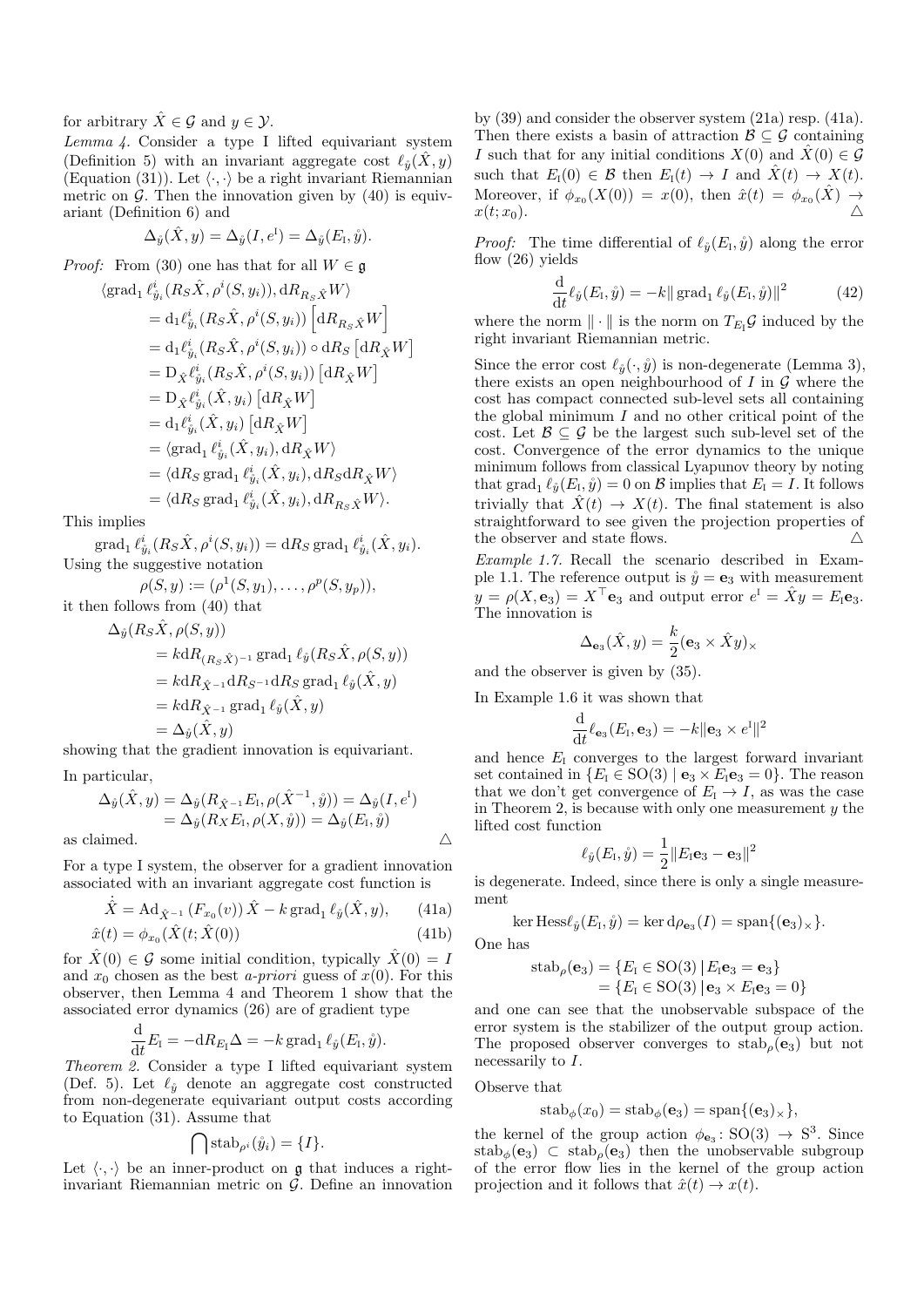The only way to ensure convergence of the error estimate on the group (for constant reference  $\hat{y}$ ) is by adding an additional measurement with reference output  $\hat{y}_2$  that is not co-linear with  $e_3$ . However, a similar effect is obtained if the reference output  $\dot{y} := \dot{y}(t)$  is time varying and observability can be recovered based on a persistence of excitation condition (Trumpf et al. [2012]). The error cost construction  $\ell_{\hat{y}}(\cdot,\hat{y})$  and the Lyapunov argument given in Theorem 2 cannot be used for this analysis since it depends on the constant  $\mathring{y}$  assumption. More details can be found in Trumpf et al. [2012].  $\triangle$ 

Remark 4. The general condition for the state  $\hat{x}(t) \rightarrow x(t)$ is that

$$
\mathfrak{k}\subseteq \bigcap_{i=1}^p \mathfrak{s}_i
$$

for  $\mathfrak{k} = \ker d\phi_{x_0}(I)$  and  $\mathfrak{s}_i = \ker d\rho_{\hat{y}_i}^i(I)$ .  $\triangle$ 

# 5. VELOCITY BIAS

Most of the common velocity sensor systems used by mobile robotic systems suffer from slowly time-varying disturbances caused by temperature or vibration sensitivity of the micro-electronic mechanical (MEMS) architecture used to generate the physical measurement or calibration error in more general sensors. It is of interest to consider how the design methodology proposed in this paper can be extended to deal with such a situation. This section presents the structure of a general nonlinear observer for type I systems with bias estimation. The development is based on work in progress (Khosravian et al. [2013]) and we present only the main formulas and intuition in the present paper.

Consider a velocity measurement  $v \in V$ , modeled by

$$
v = \mathring{v} + b
$$

where  $b \in \mathbb{V}$  is an unknown constant bias, and  $\mathring{v} \in \mathbb{V}$ is the true system velocity. Define  $B := F_{x_0}(b)$  to be a constant bias on the Lie-algebra for the lifted system that corresponds to the measurement bias b and let  $\hat{B}$  denote an estimate for B.

For a system of type I (Def. 5) with innovation (39)

$$
\Delta(\hat{X},y):=k\mathrm{d}R_{\hat{X}^{-1}}\mathop{\mathrm{grad}}\nolimits_{1}\ell_{\hat{y}}(\hat{X},y)
$$

the proposed observer (41) with bias estimation is

$$
\dot{\hat{X}} = \mathrm{Ad}_{\hat{X}} \left( F_{x_0}(v) - \hat{B} \right) \hat{X} - \Delta(\hat{X}, y) \hat{X}, \quad (43a)
$$

$$
\dot{\hat{B}} = -\gamma \text{Ad}_{\hat{X}}^{\star} \left( \Delta(\hat{X}, y) \right), \tag{43b}
$$

$$
\hat{x}(t) = \phi_{x_0}(\hat{X}(t; \hat{X}(0))), \tag{43c}
$$

where  $\gamma > 0$  is a positive constant and  $\operatorname{Ad}^\star_{\hat{X}}$  :  $\mathfrak{g} \to \mathfrak{g}$ denotes the Hermitian adjoint of  $\operatorname{Ad}_{\hat{X}}$  with respect to the inner product  $\langle \cdot, \cdot \rangle$  on g associated with the right-invariant Riemannian metric used. That is  $\langle \text{Ad}_{\hat{X}}(U_1), U_2 \rangle$  =  $\langle U_1, \operatorname{Ad}^*_{\hat{X}} U_2 \rangle$  for all  $U_1, U_2 \in \mathfrak{g}$ .

Example 1.8. Recall the scenario described in Example 1.1 and the discussion in Example 1.7. The reference output is  $\mathring{y} = \mathbf{e}_3$  with measurement  $y = \rho(X, \mathbf{e}_3) = X^\perp \mathbf{e}_3$ , output error  $e^{\text{I}} = \hat{X}y = E_1 \mathbf{e}_3$  and innovation  $\Delta_{\mathbf{e}_3}(\hat{X}, y) = \frac{k}{2}(\mathbf{e}_3 \times \mathbf{e}_1)$  $\hat{X}y)_{\times}$ .

The observer (43) has the form

$$
\dot{\hat{X}} = \hat{X} \left( \Omega_{\times} - \hat{B} \right) - \frac{k}{2} (\mathbf{e}_3 \times \hat{X} y)_{\times} \hat{X},
$$

$$
\dot{\hat{B}} = -\gamma \text{Ad}_{\hat{X}^{\top}} \left( \mathbf{e}_3 \times \hat{X} y \right)_{\times},
$$

where  $\mathrm{Ad}^\star_{\hat X}=\mathrm{Ad}_{\hat X^\top}$  since

$$
\langle \mathrm{Ad}_{\hat{X}}(U_1), U_2 \rangle = \mathrm{tr} \left( \left[ \mathrm{Ad}_{\hat{X}}(U_1) \right]^\top U_2 \right)
$$
  

$$
= \mathrm{tr} \left( \hat{X} U_1^\top \hat{X}^\top U_2 \right)
$$
  

$$
= \mathrm{tr} \left( U_1^\top \hat{X}^\top U_2 \hat{X} \right)
$$
  

$$
= \mathrm{tr} \left( U_1^\top \mathrm{Ad}_{\hat{X}^\top}(U_2) \right)
$$
  

$$
= \langle U_1, \mathrm{Ad}_{\hat{X}}^* U_2 \rangle.
$$

Since the map  $F_{\mathbf{e}_3}$  is one-to-one, the bias evolution (43b) can be projected directly onto the velocity space V

$$
\dot{\hat{b}} = -\gamma (\hat{X}^{\top} \mathbf{e}_3) \times y \tag{44}
$$

where the  $\text{Ad}_{\hat{X}^{\top}}$  has also been factored through the vector product. This observer ((43) with the projected bias evolution (44)) is the literature standard nonlinear attitude observer that has been extensively studied over the last ten years; Mahony et al. [2005], Bonnabel et al. [2006], Campolo et al. [2006], Maithripala et al. [2006], Metni et al. [2006], Kinsey and Whitcomb [2007], Martin and Salaün [2007], Tayebi et al. [2007], Mahony et al. [2008], Vasconcelos et al. [2008], Brás et al. [2011], Grip et al. [2012], Sanyal and Nordkvist [2012].  $\Delta$ 

Detailed stability proofs for the convergence of a nonlinear observer with bias estimate of this form for SO(3) and SE(3) are provided in application papers available in the literature. The proofs of these results are not as straightforward as that given for Theorem 2 since the resulting error dynamics, including the bias error  $\ddot{B}$  =  $B - B$ , are no longer autonomous. Typical proofs use a combination of Lyapunov stability analysis and Barbalat's lemma to prove convergence to an invariant set, and then a separate stability analysis of the time-varying linearisation using the work of Morgan and Narendra [1977b,a] and Loría and Panteley  $[2002]$ , or a uniform observability condition (Thienel and Sanner [2003]), to prove uniform local exponential stability at the global minimum. A fully general development for the case of matrix Lie-groups is given in Khosravian et al. [2013].

#### 6. CONCLUSION

This paper has provided a general development of a full state observer design methodology for kinematic systems with complete symmetry. The approach proposed applies in particular to type I systems, as described in Definition 5 in the paper, a class of systems that includes a large range of applications in mobile robotics that have motivated the authors' work. The approach is simple and practical and has led to a range of highly effective observers for real world applications.

#### ACKNOWLEDGEMENTS

This research was supported by the Australian Research Council through Discovery Grant DP120100316 "Geometric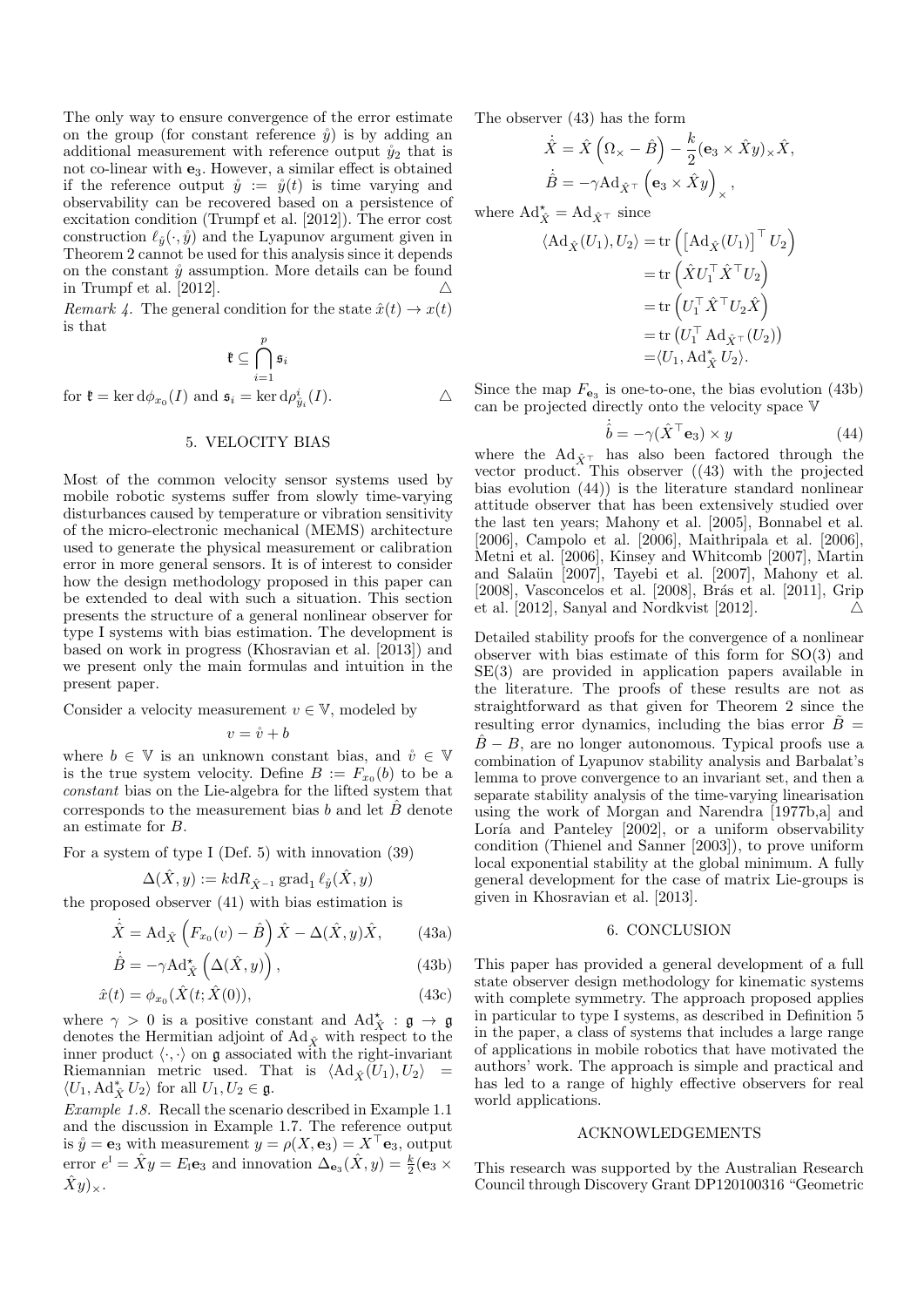observer theory for mechanical control systems" and by the SCAR ANR-ASTRID fund.

### REFERENCES

- P.-A. Absil, R. Mahony, and R. Sepulchre. Optimization Algorithms on Matrix Manifolds. Princeton University Press, Princeton, NJ, USA, January 2008.
- N. Aghannan and P. Rouchon. An intrinsic observer for a class of Lagrangian systems. IEEE Transactions on Automatic Control, 48(6):936–945, 2003.
- A. Agrachev and Yu. Sachkov. Control theory from the geometric viewpoint. Springer, 2004.
- B. D. O. Anderson and J. B. Moore. Optimal filtering. Prentice Hall, 1979.
- N. Apostolou and D. Kazakos. On local observability for invariant systems on Lie groups and coset spaces. Proceedings of the Royal Society of London. Series A: Mathematical, Physical and Engineering Sciences, 452 (1955):2801–2805, 1996.
- G. Baldwin, R. Mahony, and J. Trumpf. A nonlinear observer for 6 DOF pose estimation from inertial and bearing measurements. In Proceedings of the IEEE International Conference on Robotics and Automation (ICRA), pages 2237–2242, 2009.
- A. M. Bloch. Nonholonomic mechanics and control. Springer, 2003.
- S. Bonnabel, P. Martin, and P. Rouchon. A non-linear symmetry-preserving observer for velocity-aided inertial navigation. In Proceedings of the American Control Conference, pages 2910–2914, 2006.
- S. Bonnabel, P. Martin, and P. Rouchon. Symmetrypreserving observers. IEEE Transactions on Automatic Control, 53(11):2514–2526, 2008.
- S. Bonnabel, P. Martin, and P. Rouchon. Non-linear symmetry-preserving observers on Lie groups. *IEEE* Transactions on Automatic Control, 54(7):1709–1713, 2009.
- W. M. Boothby. An introduction to differentiable manifolds and Riemannian geometry. Academic Press Inc., London, Britain, 1986.
- S. Brás, R. Cunha, J. F. Vasconcelos, C. Silvestre, and P. Oliveira. A nonlinear attitude observer based on active vision and inertial measurements. IEEE Transactions on Robotics, 27(4):664–677, 2011.
- R. W. Brockett. System theory on group manifolds and coset spaces. SIAM Journal on Control, 10(2):265–284, 1972.
- R. W. Brockett. Lie theory and control systems defined on spheres. SIAM Journal on Applied Mathematics, 25(2): 213–225, 1973.
- R. W. Brockett. Control theory and analytical mechanics. In C. Martin and R. Hermann, editors, *Geometric* Control Theory, volume VII of Lie Groups: History, Frontiers and Applications, pages 1–48. Math. Sci. Press, 1977.
- F. Bullo and A. D. Lewis. Geometric Control of Mechanical Systems. Springer, 2004.
- D Campolo, F. Keller, and E. Guglielmelli. Inertial/magnetic sensors based orientation tracking on the group of rigid body rotations with application to wearable devices. In Proceedings of the IEEE/RSJ International Conference on Intelligent Robots and Systems, 2006.
- D. Cheng, W. P. Dayawansa, and C. F. Martin. Observability of systems on Lie groups and coset spaces. SIAM Journal on Control and Optimization, 28(3):570–581, 1990.
- J. L. Crassidis, F. L. Markley, and Y. Cheng. Nonlinear attitude filtering methods. Journal of Guidance, Control,and Dynamics, 30(1):12–28, 2007.
- A. Doucet, N. de Freitas, and N. Gordon. An introduction to sequential Monte Carlo methods. Springer, 2001.
- H. F. Grip, T. I. Fossen, T. A. Johansen, and A. Saberi. Attitude estimation using biased gyro and vector measurements with time-varying reference vectors. IEEE Transactions on Automatic Control, 57(5):1332–1338, 2012.
- A. Isidori. Nonlinear control systems. Springer, 2nd edition, 1999.
- S. J. Julier and J. K. Uhlmann. New extension of the kalman filter to nonlinear systems. In AeroSense'97, pages 182–193. International Society for Optics and Photonics, 1997.
- V. Jurdjevic. Geometric Control Theory. Cambridge University Press, 1997.
- V. Jurdjevic and H. J. Sussmann. Control systems on Lie groups. Journal of Differential Equations, 12:313–329, 1972.
- H. K. Khalil. Nonlinear Systems. Prentice Hall, New Jersey, U.S.A., second edition, 1996.
- A. Khosravian, J. Trumpf, R. Mahony, and C. Lageman. Bias estimation for invariant systems on Lie groups with homogeneous outputs. Submitted to the IEEE Conference on Decision and Control, 2013.
- J. C. Kinsey and L. L. Whitcomb. Adaptive identification on the group of rigid-body rotations and its application to underwater vehicle navigation. IEEE Transactions on Robotics, 23(1):124–136, 2007.
- C. Lageman, J. Trumpf, and R. Mahony. Observers for systems with invariant outputs. In Proceedings of the European Control Conference, pages 4587–4592, 2009.
- C. Lageman, J. Trumpf, and R. Mahony. Gradient-like observers for invariant dynamics on a Lie group. IEEE Transactions on Automatic Control, 55(2):367–377, 2010.
- A. Loría and E. Panteley. Uniform exponential stability of linear time-varying systems: revisited. Systems and Control Letters, 47(1):13–24, 2002.
- R. Mahony, T. Hamel, and J.-M. Pflimlin. Complementary filter design on the special orthogonal group SO(3). In Proceedings of the IEEE Conference on Decision and Control, pages 1477–1484, 2005.
- R. Mahony, T. Hamel, and J.-M. Pflimlin. Non-linear complementary filters on the special orthogonal group. IEEE Transactions on Automatic Control, 53(5):1203– 1218, 2008.
- D. H. S. Maithripala, J. M. Berg, and W. P. Dayawansa. Almost-global tracking of simple mechanical systems on a general class of Lie groups. IEEE Transactions on Automatic Control, 51(2):216–225, 2006.
- J. E. Marsden and T. S. Ratiu. Introduction to mechanics and symmetry. Springer, 2nd edition, 1999.
- P. Martin and E. Salaün. Invariant observers for attitude and heading estimation from low-cost inertial and magnetic sensors. In Proceedings of the 46th IEEE Conference on Decision and Control, pages 1039–1045, 2007.